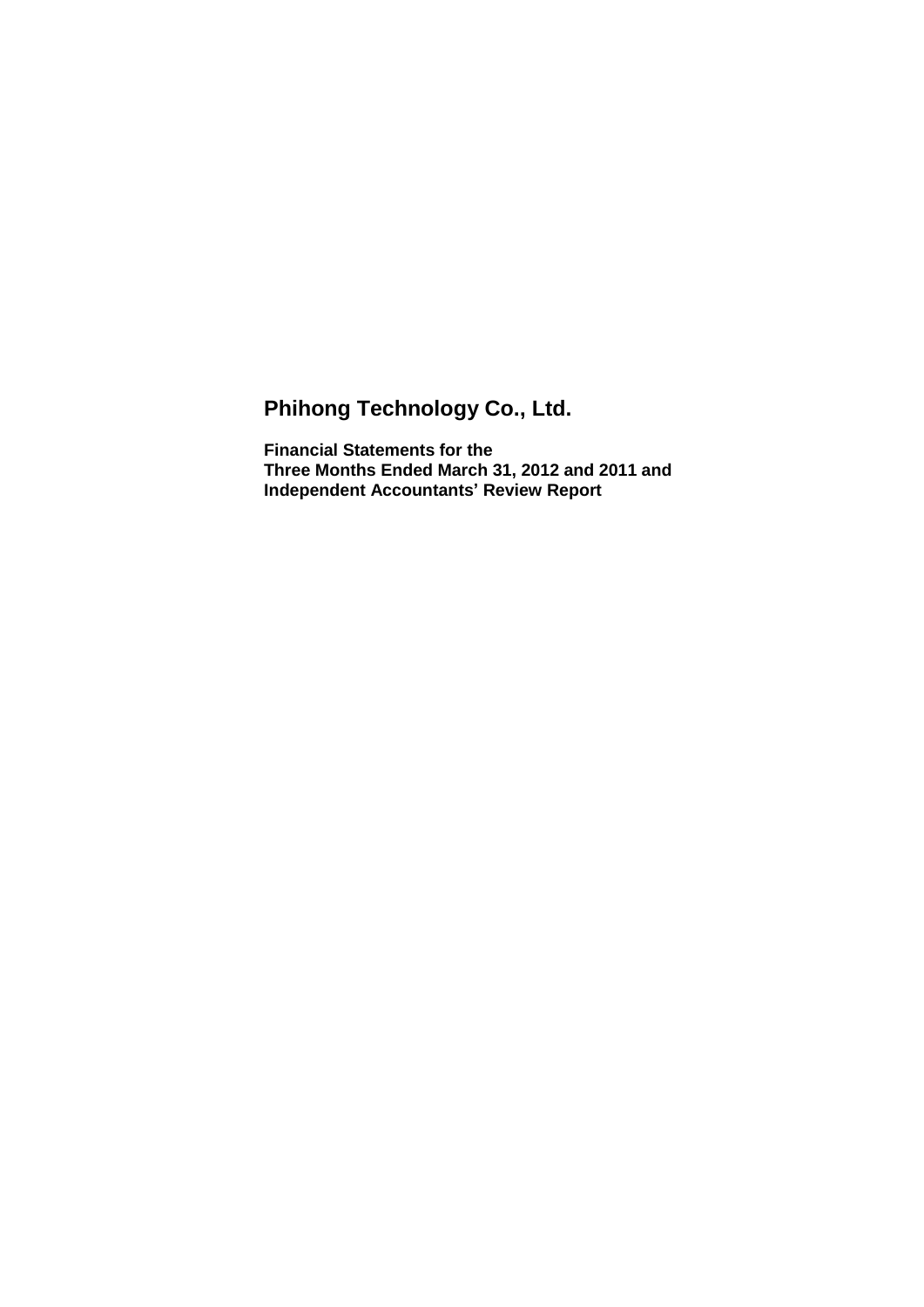## **INDEPENDENT ACCOUNTANTS' REVIEW REPORT**

The Board of Directors and Stockholders Phihong Technology Co., Ltd.

We have reviewed the accompanying balance sheets of Phihong Technology Co., Ltd. (the "Company") as of March 31, 2012 and 2011, and the related statements of income, changes in stockholders' equity and cash flows for the three months then ended (all expressed in thousands of New Taiwan dollars). These financial statements are the responsibility of the Company's management. Our responsibility is to issue a report based on our reviews.

Except as discussed in the following paragraph, we conducted our reviews in accordance with Statement of Auditing Standards No. 36, "Review of Financial Statements," of the Republic of China. A review consists principally of applying analytical procedures to financial data and of making inquiries of persons responsible for financial and accounting matters. It is substantially less in scope than an audit conducted in accordance with generally accepted auditing standards, the objective of which is the expression of an opinion regarding the financial statements taken as a whole. Accordingly, we do not express an opinion on these financial statements.

As mentioned in Note 10 to the financial statements, certain long-term equity investments accounted for under the equity method for the three months ended March 31, 2012 and 2011 are based on unreviewed financial statements. As of March 31, 2012 and 2011, the aggregate balance of the Company's investments in its investees whose financial statements have not been reviewed by independent accountants amounted to \$373,527 thousand and \$278,497 thousand, respectively. For the three months ended March 31, 2012 and 2011, the Company's investment loss from such investments amounted to \$5,328 thousand and \$2,416 thousand, respectively.

Based on our reviews, except for the effects of such adjustments, if any, as might have been determined to be necessary had the long-term equity investments and investment income of investees mentioned above been recognized based on reviewed financial statements, we are not aware of any material modifications that should be made to the accompanying financial statements for them to be in conformity with the Guidelines Governing the Preparation of Financial Reports by Securities Issuers, the requirements of the Business Accounting Law and Guidelines Governing Business Accounting relevant to financial accounting standards, and accounting principles generally accepted in the Republic of China.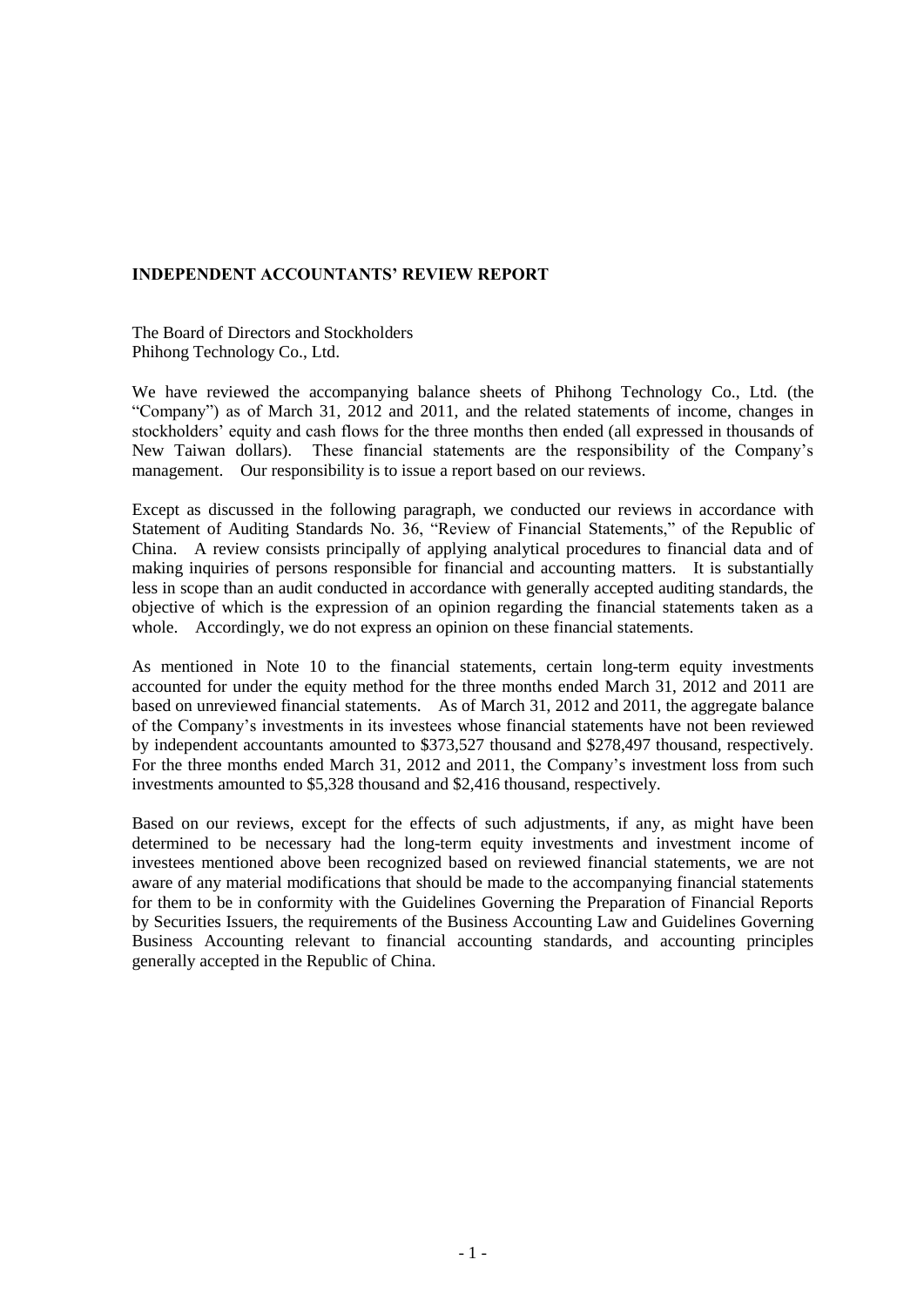We have also reviewed the consolidated financial statements of the Company and its subsidiaries for the three months ended March 31, 2012 and 2011 (not presented herewith) on which we have issued a qualified review report dated April 27, 2012.

April 27, 2012

### *Notice to Readers*

*The accompanying financial statements are intended only to present the financial position, results of operations and cash flows in accordance with accounting principles and practices generally accepted in the Republic of China and not those of any other jurisdictions. The standards, procedures and practices to review such financial statements are those generally accepted and applied in the Republic of China.*

*For the convenience of readers, the accountants' review report and the accompanying financial statements have been translated into English from the original Chinese version prepared and used in the Republic of China. If there is any conflict between the English version and the original Chinese version or any difference in the interpretation of the two versions, the Chinese-language accountants' review report and financial statements shall prevail. Also, as stated in Note 2 to the financial statements, the additional footnote disclosures that are not required under generally accepted accounting principles were not translated into English.*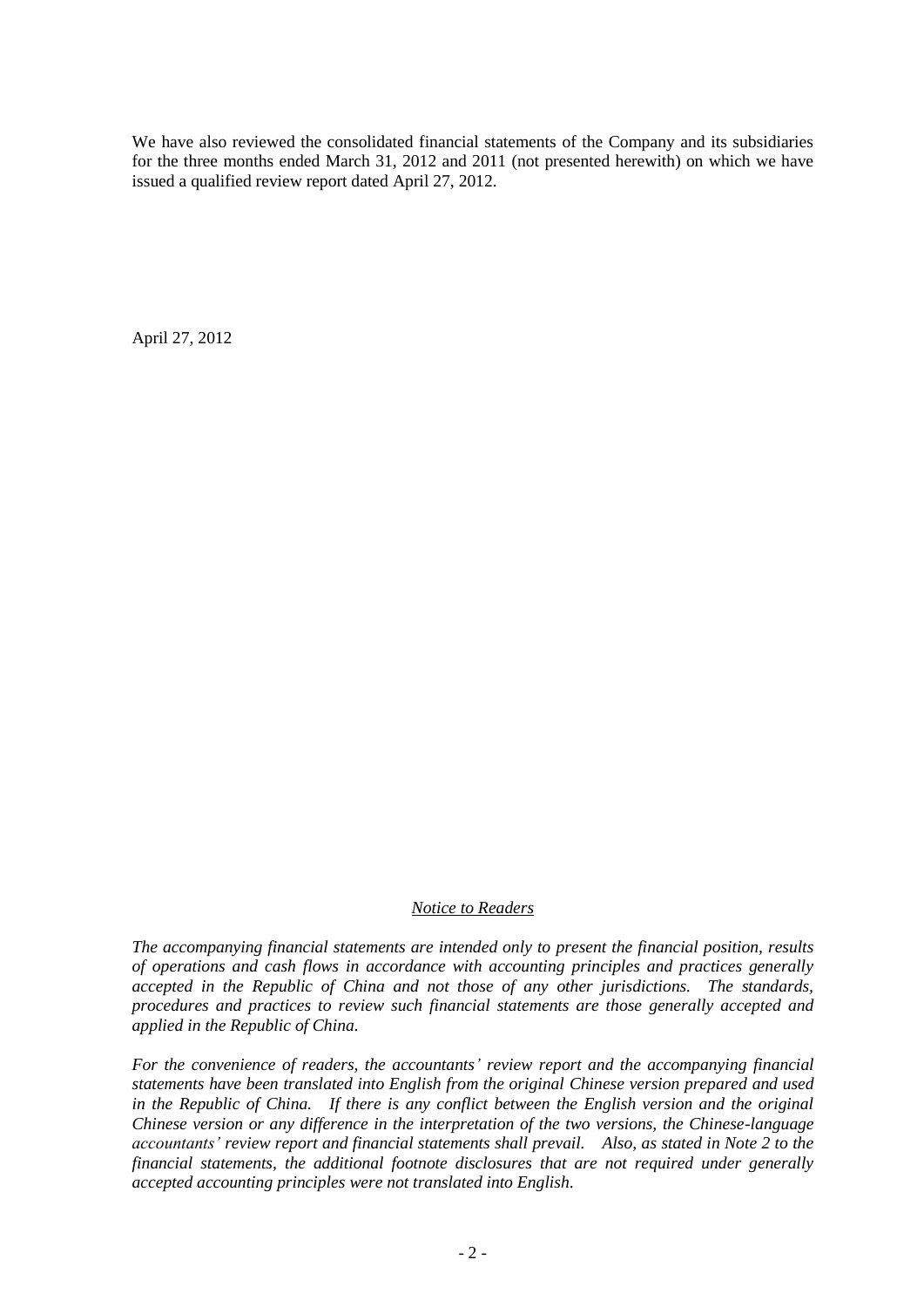#### **BALANCE SHEETS MARCH 31, 2012 AND 2011 (In Thousands of New Taiwan Dollars) (Reviewed, Not Audited)**

|                                                              | 2012      |                | 2011          |               |  |
|--------------------------------------------------------------|-----------|----------------|---------------|---------------|--|
| LITIES AND STOCKHOLDERS' EQUITY                              | Amount    | $\frac{0}{0}$  | <b>Amount</b> | $\frac{0}{0}$ |  |
| <b>ENT LIABILITIES</b>                                       |           |                |               |               |  |
| s payable                                                    | \$        |                | \$<br>15      |               |  |
| unts payable                                                 | 27.975    |                | 29.683        |               |  |
| unts payable to related parties (Note 21)                    | 267,460   | 2              | 173,416       |               |  |
| me tax payable (Notes 2 and 18)                              | 171,705   | $\overline{c}$ | 336,345       | 3             |  |
| r payables (Note 13)                                         | 2,399,817 | 24             | 3,087,299     | 28            |  |
| r current liabilities                                        | 15,283    |                | 7,742         |               |  |
| Total current liabilities                                    | 2,882,240 | $\frac{28}{2}$ | 3,634,500     | $-32$         |  |
| <b>TERM LIABILITIES</b>                                      |           |                |               |               |  |
| term borrowings (Notes 2 and 12)                             | 200,000   | 2              | 200,000       | 2             |  |
| <b>RELIABILITIES</b>                                         |           |                |               |               |  |
| ued pension cost (Note 2)                                    | 64,782    | 1              | 63,328        | 1             |  |
| rred income tax liabilities, noncurrent (Notes 2 and 18)     | 69,632    |                | 69,842        |               |  |
| rred credits (Note 2)                                        | 90,205    |                | 378,908       | 3             |  |
| rs (Note 2)                                                  | 49,052    |                | 34,051        |               |  |
| Total other liabilities                                      | 273,671   | 3              | 546,129       | <u>5</u>      |  |
| <b>Total liabilities</b>                                     | 3,355,911 | 33             | 4,380,629     | 39            |  |
| HOLDERS' EQUITY                                              |           |                |               |               |  |
| tal stock, \$10 par value (Note 14)                          |           |                |               |               |  |
| uthorized - 600,000 thousand shares and 600,000 thousand     |           |                |               |               |  |
| shares at March 31, 2012 and 2011                            |           |                |               |               |  |
| ued - 276,882 thousand shares and 274,748 thousand shares at |           |                |               |               |  |
| March 31, 2012 and 2011                                      | 2,768,819 | 28             | 2,747,479     | 25            |  |
| lvance collections for common stock                          | 636       |                |               |               |  |
| tal surplus                                                  |           |                |               |               |  |
| ditional paid-in capital - common stock                      | 223,871   | 2              | 201,292       | 2             |  |

| 636              |     |           |    |
|------------------|-----|-----------|----|
| 223,871          | 2   | 201,292   | 2  |
| 661,582          | 7   | 661,582   | 6  |
| 48,234           |     | 48,234    |    |
| 11,305           |     | 11,132    |    |
| 13,243           |     | 13,243    |    |
| 909,627          | 9   | 748,423   | 7  |
| 1,870,034        | 19  | 2,080,810 | 19 |
| 170,863          | 2   | 24,525    |    |
| (10, 435)        |     | 169,505   | 2  |
| 10,968           |     | 10,968    |    |
| 6,678,747        | 67  | 6,717,193 | 61 |
| 10,034,658<br>\$ | .00 | ,097,822  | 00 |
|                  |     |           |    |

| 2012<br>2011                                                     |              |                          | 2012         |                | 2011                                                            |              |                          |              |               |
|------------------------------------------------------------------|--------------|--------------------------|--------------|----------------|-----------------------------------------------------------------|--------------|--------------------------|--------------|---------------|
| <b>ASSETS</b>                                                    | Amount       | $\frac{6}{6}$            | Amount       | $\frac{0}{0}$  | <b>LIABILITIES AND STOCKHOLDERS' EQUITY</b>                     | Amount       | $\frac{6}{6}$            | Amount       | $\frac{0}{0}$ |
| <b>CURRENT ASSETS</b>                                            |              |                          |              |                | <b>CURRENT LIABILITIES</b>                                      |              |                          |              |               |
| Cash and cash equivalents (Notes 2 and 4)                        | \$1,751,361  | 17                       | \$1,548,169  | 14             | Notes payable                                                   | \$           |                          | 15           |               |
| Accounts receivable (Notes 2 and 5)                              | 1,114,524    | 11                       | 929,561      | 8              | Accounts payable                                                | 27,975       | $\overline{\phantom{a}}$ | 29,683       |               |
| Accounts receivable from related parties (Notes 2, 5 and 21)     | 303,987      | 3                        | 1,514,018    | 14             | Accounts payable to related parties (Note 21)                   | 267,460      | 2                        | 173,416      |               |
| Other financial assets, current (Notes 6 and 21)                 | 535,481      | 5 <sup>5</sup>           | 1.087.388    | 10             | Income tax payable (Notes 2 and 18)                             | 171.705      | 2                        | 336,345      |               |
| Inventories (Notes 2 and 7)                                      | 457,202      | 5                        | 546,241      | 5              | Other payables (Note 13)                                        | 2,399,817    | 24                       | 3,087,299    | 28            |
| Deferred income tax asset, current (Notes 2 and 18)              | 47,930       |                          | 89,174       |                | Other current liabilities                                       | 15,283       | $\overline{\phantom{0}}$ | 7,742        |               |
| Other current assets                                             | 127,365      |                          | 21,031       |                |                                                                 |              |                          |              |               |
|                                                                  |              |                          |              |                | Total current liabilities                                       | 2,882,240    | $-28$                    | 3,634,500    |               |
| Total current assets                                             | 4,337,850    | $-43$                    | 5,735,582    | $-52$          |                                                                 |              |                          |              |               |
|                                                                  |              |                          |              |                | <b>LONG-TERM LIABILITIES</b>                                    |              |                          |              |               |
| FUNDS AND LONG-TERM INVESTMENTS                                  |              |                          |              |                | Long-term borrowings (Notes 2 and 12)                           | 200,000      | $\overline{2}$           | 200,000      |               |
| Available-for-sale financial assets - noncurrent (Notes 2 and 8) | 41,888       | $\overline{\phantom{a}}$ |              |                |                                                                 |              |                          |              |               |
| Financial assets carried at cost, noncurrent (Notes 2 and 9)     | 48,812       | $\overline{1}$           | 77,281       | $\overline{1}$ | <b>OTHER LIABILITIES</b>                                        |              |                          |              |               |
| Long-term investments at equity method (Notes 2 and 10)          | 5,073,584    | $-51$                    | 4,784,185    | $-43$          | Accrued pension cost (Note 2)                                   | 64,782       |                          | 63,328       |               |
|                                                                  |              |                          |              |                | Deferred income tax liabilities, noncurrent (Notes 2 and 18)    | 69,632       | $\mathbf{1}$             | 69,842       |               |
| Total funds and long-term investments                            | 5,164,284    | $-52$                    | 4,861,466    | $-44$          | Deferred credits (Note 2)                                       | 90,205       | $\mathbf{1}$             | 378,908      |               |
|                                                                  |              |                          |              |                | Others (Note 2)                                                 | 49,052       | $\sim$ $-$               | 34,051       |               |
| PROPERTY, PLANT AND EQUIPMENT (Notes 2 and 11)                   |              |                          |              |                |                                                                 |              |                          |              |               |
| Cost                                                             | 794,398      | 8                        | 633,642      | 6              | Total other liabilities                                         | 273,671      | $\frac{3}{2}$            | 546,129      |               |
| Less accumulated depreciation                                    | (296, 803)   | (3)                      | (264, 843)   | (3)            |                                                                 |              |                          |              |               |
| Prepayments for purchase of equipment                            | 1,911        | $\sim$ 100 $\pm$         | 80,345       |                | <b>Total liabilities</b>                                        | 3,355,911    | $-33$                    | 4,380,629    | $-39$         |
| Property, plant and equipment, net                               | 499,506      | $\frac{5}{2}$            | 449,144      | $\overline{4}$ | STOCKHOLDERS' EQUITY                                            |              |                          |              |               |
|                                                                  |              |                          |              |                | Capital stock, \$10 par value (Note 14)                         |              |                          |              |               |
| <b>INTANGIBLE ASSETS</b>                                         |              |                          |              |                | Authorized - 600,000 thousand shares and 600,000 thousand       |              |                          |              |               |
| Computer software cost                                           | 19,259       | $\sim$ $-$               | 18,146       | $\frac{1}{2}$  | shares at March 31, 2012 and 2011                               |              |                          |              |               |
|                                                                  |              |                          |              |                | Issued - 276,882 thousand shares and 274,748 thousand shares at |              |                          |              |               |
| <b>OTHER ASSETS</b>                                              |              |                          |              |                | March 31, 2012 and 2011                                         | 2,768,819    | 28                       | 2,747,479    | 25            |
| Refundable deposits                                              | 13,759       | $\sim$                   | 14,680       |                | Advance collections for common stock                            | 636          | $\sim$                   |              |               |
| Deferred charges (Note 2)                                        |              |                          | 18,804       |                | Capital surplus                                                 |              |                          |              |               |
|                                                                  |              |                          |              |                | Additional paid-in capital - common stock                       | 223,871      | 2                        | 201,292      |               |
| Total other assets                                               | 13,759       |                          | 33,484       |                | Additional paid-in capital - bond conversion                    | 661,582      | $\overline{7}$           | 661,582      |               |
|                                                                  |              |                          |              |                | Treasury stock transaction                                      | 48,234       | $\sim$                   | 48,234       |               |
|                                                                  |              |                          |              |                | Long-term equity investments                                    | 11,305       | $\sim$                   | 11,132       |               |
|                                                                  |              |                          |              |                | Interest of bonds converted to common stock                     | 13,243       | $\sim$                   | 13,243       |               |
|                                                                  |              |                          |              |                | Retained earnings (Note 16)                                     |              |                          |              |               |
|                                                                  |              |                          |              |                | Legal reserve                                                   | 909,627      | 9                        | 748.423      |               |
|                                                                  |              |                          |              |                | Unappropriated earnings                                         | 1.870.034    | 19                       | 2,080,810    | 19            |
|                                                                  |              |                          |              |                | Cumulative translation adjustments                              | 170,863      | 2                        | 24,525       |               |
|                                                                  |              |                          |              |                | Unrealized (losses) gains on financial instruments              | (10, 435)    | $\overline{\phantom{a}}$ | 169,505      |               |
|                                                                  |              |                          |              |                | Unrealized revaluation increment                                | 10,968       | $\equiv$                 | 10,968       |               |
|                                                                  |              |                          |              |                | Total stockholders' equity                                      | 6,678,747    | 67                       | 6,717,193    | $-61$         |
| <b>TOTAL</b>                                                     | \$10,034,658 | 100                      | \$11,097,822 | $-100$         | <b>TOTAL</b>                                                    | \$10,034,658 | $-100$                   | \$11,097,822 | 100           |

The accompanying notes are an integral part of the financial statements.

(With Deloitte & Touche review report dated April 27, 2012)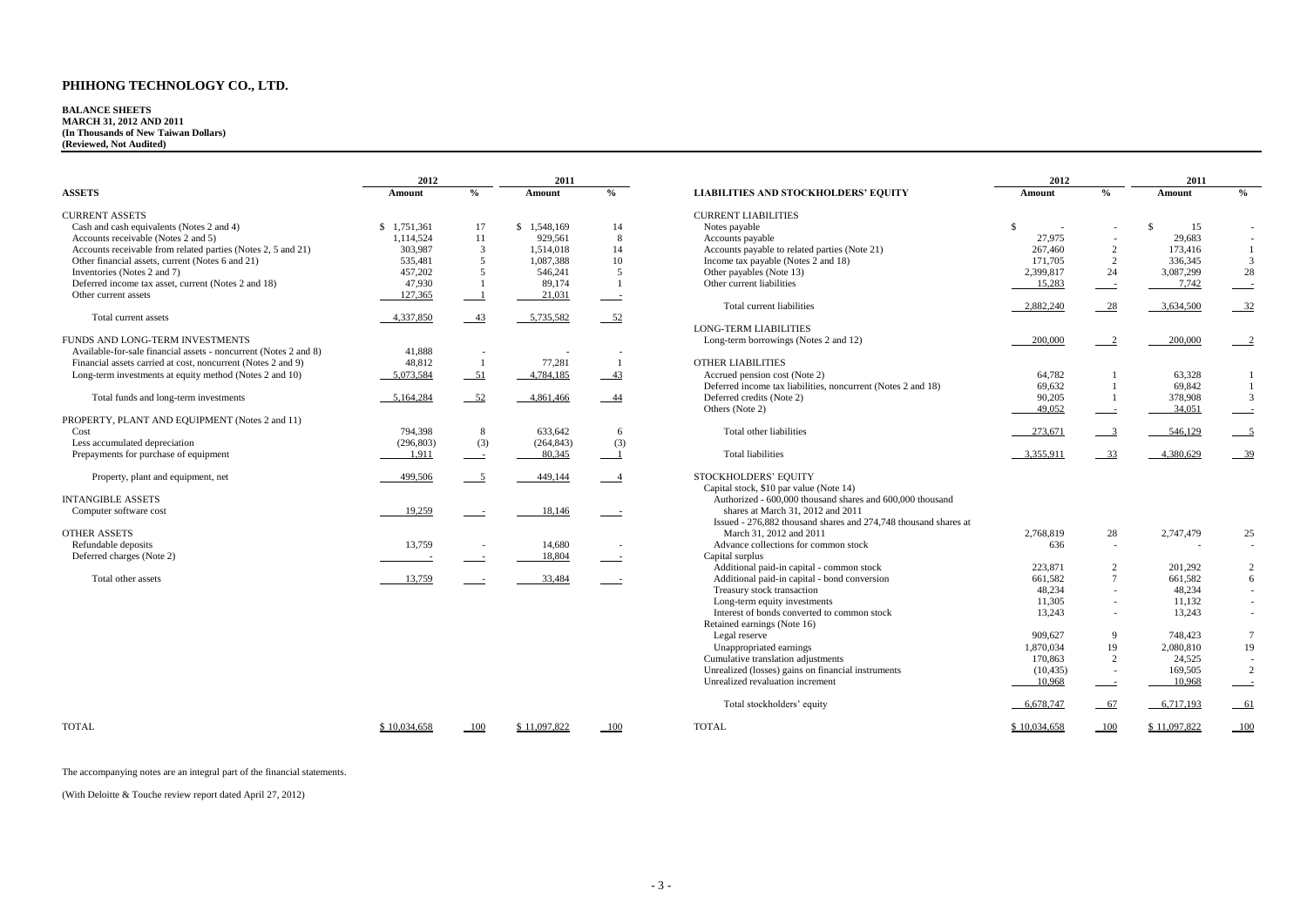# **STATEMENTS OF INCOME THREE MONTHS ENDED MARCH 31, 2012 AND 2011 (In Thousands of New Taiwan Dollars, Except Earnings Per Share) (Reviewed, Not Audited)**

|                                                                                                                                                                                    | 2012                        |                                                 | 2011                                      |                                       |  |  |
|------------------------------------------------------------------------------------------------------------------------------------------------------------------------------------|-----------------------------|-------------------------------------------------|-------------------------------------------|---------------------------------------|--|--|
|                                                                                                                                                                                    | <b>Amount</b>               | $\frac{0}{0}$                                   | <b>Amount</b>                             | $\frac{0}{0}$                         |  |  |
| <b>GROSS SALES AND REVENUES</b>                                                                                                                                                    | \$2,354,974                 | 100                                             | \$3,334,636                               | 100                                   |  |  |
| LESS SALES RETURNS AND ALLOWANCES                                                                                                                                                  |                             |                                                 | (805)                                     |                                       |  |  |
| NET SALES AND REVENUES                                                                                                                                                             | 2,354,974                   | 100                                             | 3,333,831                                 | 100                                   |  |  |
| COST OF GOODS SOLD                                                                                                                                                                 | 2,097,753                   | 89                                              | 2,555,429                                 | 77                                    |  |  |
| <b>GROSS PROFIT</b>                                                                                                                                                                | 257,221                     | 11                                              | 778,402                                   | 23                                    |  |  |
| REALIZED GROSS PROFIT FROM<br><b>INTERCOMPANY TRANSACTIONS</b>                                                                                                                     | 68,731                      | $\overline{3}$                                  | 66,359                                    | $\overline{2}$                        |  |  |
| <b>REALIZED GROSS PROFIT</b>                                                                                                                                                       | 325,952                     | 14                                              | 844,761                                   | 25                                    |  |  |
| OPERATING EXPENSES<br>Sales and marketing<br>General and administration<br>Research and development                                                                                | 62,121<br>38,318<br>101,956 | 3<br>$\overline{c}$<br>$\overline{\mathcal{L}}$ | 79,973<br>65,960<br>120,333               | 2<br>$\overline{c}$<br>$\overline{4}$ |  |  |
| Total operating expenses                                                                                                                                                           | 202,395                     | $\overline{9}$                                  | 266,266                                   | 8                                     |  |  |
| <b>INCOME FROM OPERATIONS</b>                                                                                                                                                      | 123,557                     | 5                                               | 578,495                                   | 17                                    |  |  |
| NONOPERATING INCOME AND GAINS<br>Interest income<br>Gain on disposal of property, plant and equipment<br>Gain on sale of investments, net<br>Foreign exchange gains, net<br>Others | 3,686<br>29,654             | $\overline{2}$                                  | 1,540<br>95<br>23,828<br>27,820<br>15,731 | 1                                     |  |  |
| Total nonoperating income and gains                                                                                                                                                | 33,340                      | $\overline{c}$                                  | 69,014                                    | $\overline{2}$                        |  |  |
| NONOPERATING EXPENSES AND LOSSES<br>Interest expense<br>Investment loss recognized under equity method, net<br>(Note 10)                                                           | 788<br>56,609               |                                                 | 706<br>81,796                             | 2                                     |  |  |
| Loss on disposal of the asset                                                                                                                                                      |                             | 2                                               |                                           |                                       |  |  |
|                                                                                                                                                                                    | 34                          | $\overline{2}$                                  |                                           |                                       |  |  |
| Foreign exchange losses, net<br>Others                                                                                                                                             | 34,870<br>24                |                                                 |                                           |                                       |  |  |
| Total nonoperating expenses and losses                                                                                                                                             | 92,325                      | $\overline{4}$                                  | 82,503                                    |                                       |  |  |

(Continued)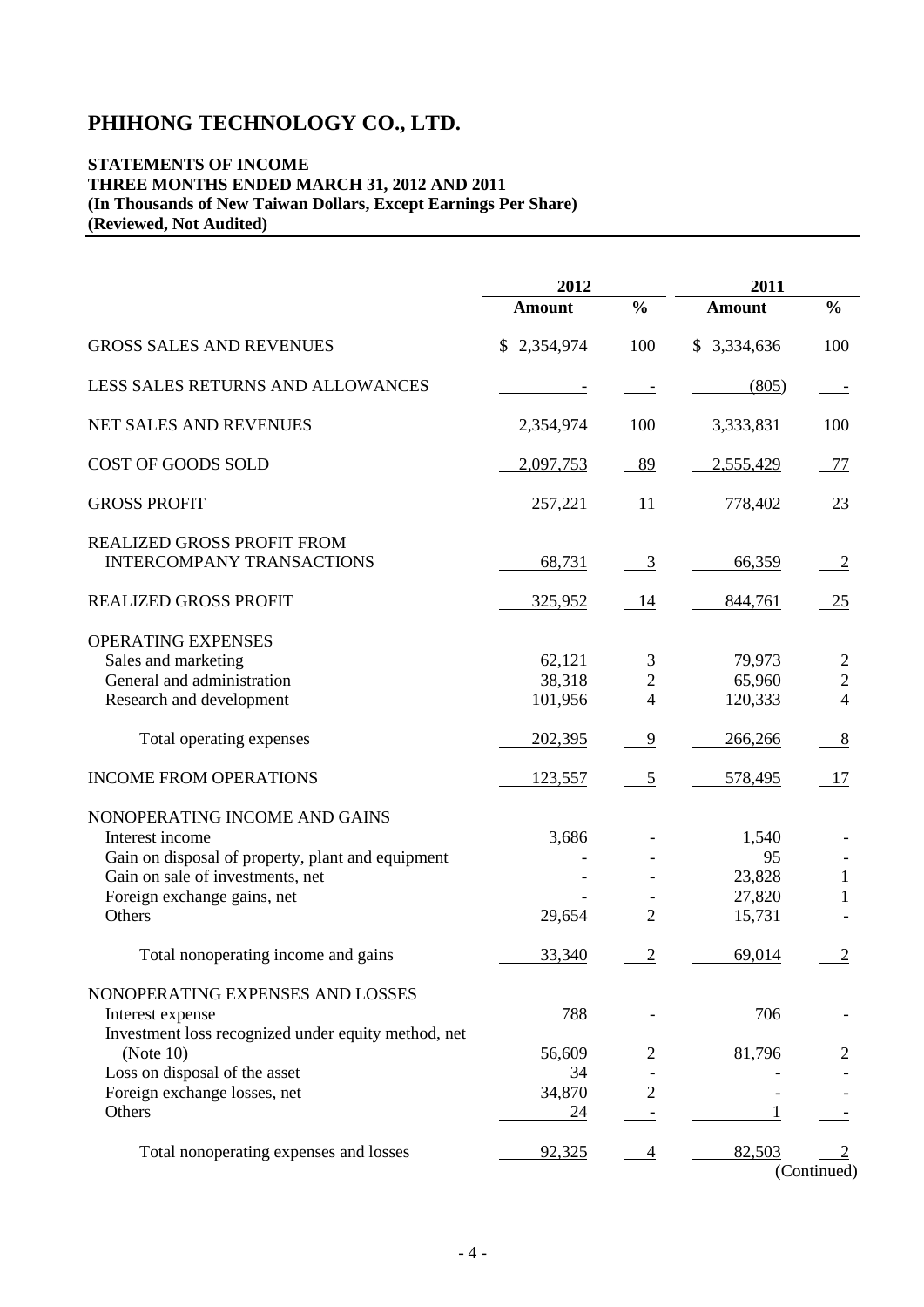# **STATEMENTS OF INCOME THREE MONTHS ENDED MARCH 31, 2012 AND 2011 (In Thousands of New Taiwan Dollars, Except Earnings Per Share) (Reviewed, Not Audited)**

|                                            | 2012          |               | 2011          |               |  |
|--------------------------------------------|---------------|---------------|---------------|---------------|--|
|                                            | Amount        | $\frac{6}{6}$ | Amount        | $\frac{6}{6}$ |  |
| <b>INCOME BEFORE INCOME TAX</b>            | \$<br>64,572  | 3             | \$<br>565,006 | 17            |  |
| <b>INCOME TAX EXPENSE</b> (Notes 2 and 18) | (22,900)      | (1)           | (105, 888)    | (3)           |  |
| <b>NET INCOME</b>                          | \$<br>41,672  | $\sqrt{2}$    | 459,118       | - 14          |  |
|                                            | 2012          |               |               | 2011          |  |
|                                            | <b>Before</b> | <b>After</b>  | <b>Before</b> | <b>After</b>  |  |
|                                            | <b>Income</b> | Income        | Income        | Income        |  |
|                                            | Tax           | <b>Tax</b>    | Tax           | Tax           |  |
| <b>EARNINGS PER SHARE (Notes 2 and 18)</b> |               |               |               |               |  |
| Basic                                      | 0.23          | 0.15          | 2.06<br>S     | 1.67          |  |
| Diluted                                    | 0.23          | 0.15          | 2.02          | .64           |  |

The accompanying notes are an integral part of the financial statements.

(With Deloitte & Touche review report dated April 27, 2012) (Concluded)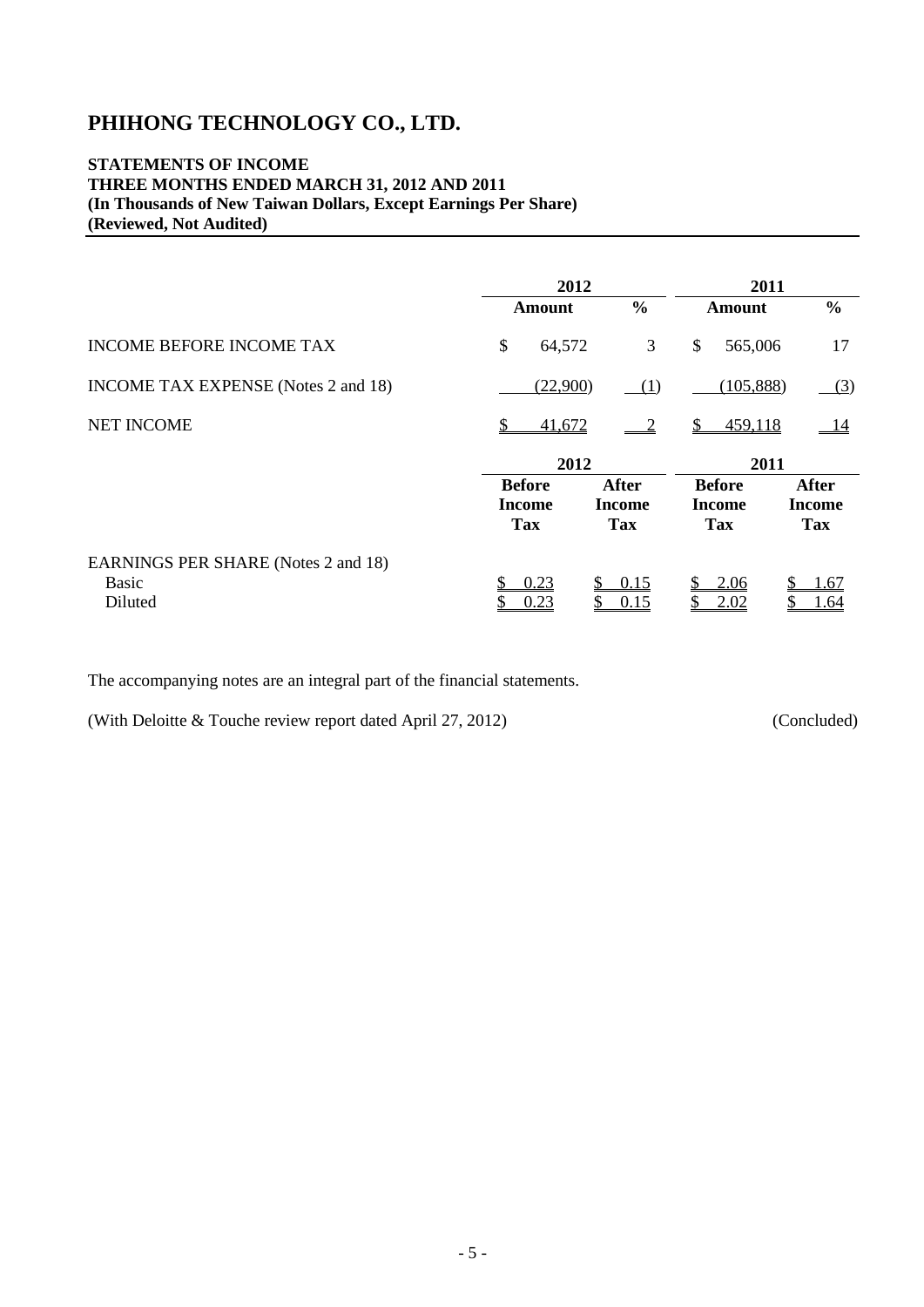#### **STATEMENTS OF CHANGES IN STOCKHOLDERS' EQUITY THREE MONTHS ENDED MARCH 31, 2012 AND 2011 (In Thousands of New Taiwan Dollars) (Reviewed, Not Audited)**

|                                                                                |             |                                                                                                      |                                                                    |                                                                     | <b>Capital Surplus</b>                      |                                           |                                                                           |                          |                                                               |                                                 | <b>Other Adjustments of Stockholders' Equity</b>                       |                                               |              |
|--------------------------------------------------------------------------------|-------------|------------------------------------------------------------------------------------------------------|--------------------------------------------------------------------|---------------------------------------------------------------------|---------------------------------------------|-------------------------------------------|---------------------------------------------------------------------------|--------------------------|---------------------------------------------------------------|-------------------------------------------------|------------------------------------------------------------------------|-----------------------------------------------|--------------|
|                                                                                |             | <b>Capital Stock</b><br><b>Advance</b><br><b>Collections for</b><br><b>Common Stock Common Stock</b> | <b>Additional</b><br><b>Paid-in Capital</b><br><b>Common Stock</b> | <b>Additional</b><br>Paid-in<br><b>Capital - Bond</b><br>Conversion | <b>Treasury Stock</b><br><b>Transaction</b> | Long-term<br>Equity<br><b>Investments</b> | Interest of<br><b>Bonds</b><br><b>Converted to</b><br><b>Common Stock</b> | <b>Legal Reserve</b>     | <b>Retained Earnings</b><br>Unappropriated<br><b>Earnings</b> | Cumulative<br><b>Translation</b><br>Adjustments | <b>Unrealized</b><br>Gain (Loss)<br>on Financial<br><b>Instruments</b> | <b>Unrealized</b><br>Revaluation<br>Increment | <b>Total</b> |
| BALANCE, JANUARY 1, 2012                                                       | \$2,749,329 | 16,154                                                                                               | \$203,406                                                          | 661,582<br><sup>\$</sup>                                            | 48,234<br>-S                                | $\mathbb{S}^-$<br>11,305                  | 13,243<br>¢                                                               | 909,627<br><sup>\$</sup> | \$1,828,362                                                   | 250,296<br>$\mathbf{\hat{s}}$                   | (22, 304)<br>$\mathbb{S}^-$                                            | 10,968<br>-S                                  | \$6,680,202  |
| Translation adjustments on long-term equity investments                        |             |                                                                                                      |                                                                    |                                                                     |                                             |                                           |                                                                           |                          |                                                               | (79, 433)                                       |                                                                        |                                               | (79, 433)    |
| Recognized unrealized gain on investee's financial<br>instruments              |             |                                                                                                      |                                                                    |                                                                     |                                             |                                           |                                                                           |                          |                                                               |                                                 | 3,338                                                                  |                                               | 3,338        |
| Unrealized gain on available-for-sale financial<br>instrument                  |             |                                                                                                      |                                                                    |                                                                     |                                             |                                           |                                                                           |                          |                                                               |                                                 | 8,531                                                                  |                                               | 8,531        |
| Advance collections for common stock transferred to<br>capital stock (Note 14) | 7,880       | (16, 154)                                                                                            | 8,274                                                              |                                                                     |                                             |                                           |                                                                           |                          |                                                               |                                                 |                                                                        |                                               |              |
| Employee stock options (Note 14)                                               | 11,610      | 636                                                                                                  | 12,191                                                             |                                                                     |                                             |                                           |                                                                           |                          |                                                               |                                                 |                                                                        |                                               | 24,437       |
| Net income for the three months ended March 31, 2012                           |             |                                                                                                      |                                                                    |                                                                     |                                             |                                           |                                                                           |                          | 41,672                                                        |                                                 |                                                                        |                                               | 41,672       |
| BALANCE, MARCH 31, 2012                                                        | \$2,768,819 | 636                                                                                                  | \$223,871                                                          | \$661,582                                                           | 48,234                                      | 11,305                                    | 13,243                                                                    | \$909,627                | \$1,870,034                                                   | \$170,863                                       | (10, 435)                                                              | 10,968<br>$\mathbb{S}$                        | \$6,678,747  |
| BALANCE, JANUARY 1, 2011                                                       | \$2,725,939 | 17,520                                                                                               | \$175,659                                                          | 661,582<br>\$.                                                      | 48,234                                      | 11,132<br>-S                              | 13,243<br>-S                                                              | 748,423<br><sup>\$</sup> | \$1,621,692                                                   | (27,030)<br>-S                                  | 185,552<br>$\mathbb{S}^-$                                              | 10,968<br>£.                                  | \$6,192,914  |
| Translation adjustments on long-term equity investments                        |             |                                                                                                      |                                                                    |                                                                     |                                             |                                           |                                                                           |                          |                                                               | 51,555                                          |                                                                        |                                               | 51,555       |
| Unrealized gain on investee's financial instruments                            |             |                                                                                                      |                                                                    |                                                                     |                                             |                                           |                                                                           |                          |                                                               | $\overline{\phantom{a}}$                        | 9,815                                                                  |                                               | 9,815        |
| Unrealized loss on available-for-sale financial instrument                     |             |                                                                                                      |                                                                    |                                                                     |                                             |                                           |                                                                           |                          |                                                               |                                                 | (25, 862)                                                              |                                               | (25, 862)    |
| Advance collections for common stock transferred to<br>capital stock (Note 14) | 8,000       | (17,520)                                                                                             | 9,520                                                              |                                                                     |                                             |                                           |                                                                           |                          |                                                               |                                                 |                                                                        |                                               |              |
| Employee stock options (Note 14)                                               | 13,540      | $\overline{\phantom{a}}$                                                                             | 16,113                                                             |                                                                     |                                             |                                           |                                                                           |                          |                                                               |                                                 |                                                                        |                                               | 29,653       |
| Net income for the three months ended March 31, 2011                           |             |                                                                                                      |                                                                    |                                                                     |                                             |                                           |                                                                           |                          | 459,118                                                       |                                                 |                                                                        |                                               | 459,118      |
| BALANCE, MARCH 31, 2011                                                        | \$2,747,479 |                                                                                                      | $\frac{$201,292}{}$                                                | \$661,582                                                           | 48,234                                      | 11,132                                    | 13,243                                                                    | \$748,423                | \$2,080,810                                                   | 24,525                                          | \$169,505                                                              | 10,968                                        | \$6,717,193  |

The accompanying notes are an integral part of the financial statements.

(With Deloitte & Touche audit report dated April 27, 2012)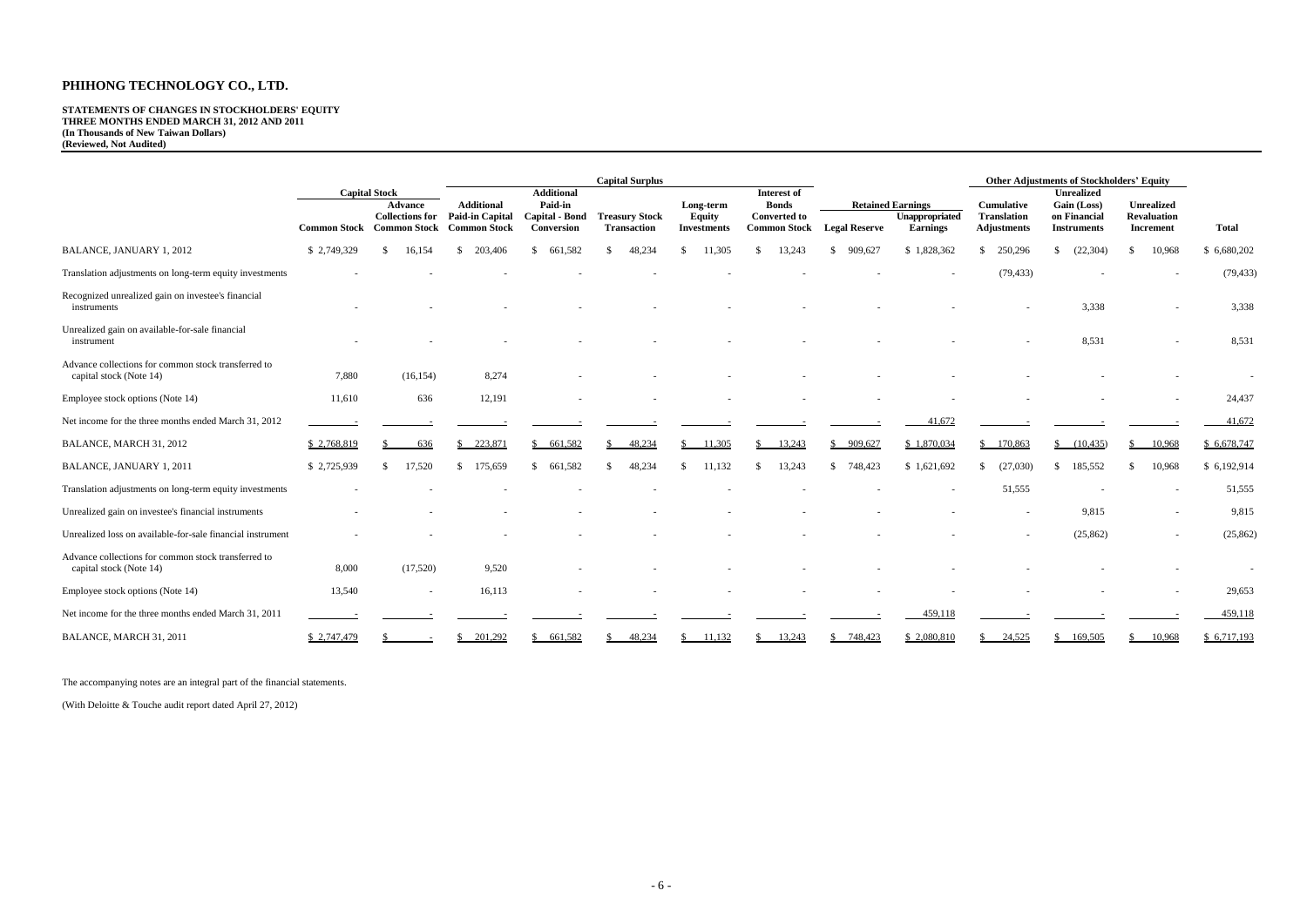# **STATEMENTS OF CASH FLOWS THREE MONTHS ENDED MARCH 31, 2012 AND 2011 (In Thousands of New Taiwan Dollars) (Reviewed, Not Audited)**

|                                                                                                       | 2012         | 2011          |
|-------------------------------------------------------------------------------------------------------|--------------|---------------|
| CASH FLOWS FROM OPERATING ACTIVITIES                                                                  |              |               |
| Net income                                                                                            | \$<br>41,672 | \$<br>459,118 |
| Adjustments to reconcile net income to net cash provided by operating                                 |              |               |
| activities                                                                                            |              |               |
| Depreciation and amortization                                                                         | 13,434       | 15,716        |
| Investment loss recognized under the equity method                                                    | 56,609       | 81,796        |
| Cash dividends received from equity method investees                                                  |              | 9,832         |
| Gain on disposal of available-for-sale financial assets                                               |              | (23, 828)     |
| Unrealized gross profit from intercompany transactions                                                | (68, 731)    | (66, 359)     |
| Net losses (gains) on disposal of property, plant and equipment                                       | 34           | (95)          |
| Net changes in operating assets and liabilities                                                       |              |               |
| Accounts receivable                                                                                   | 209,704      | 34,490        |
| Accounts receivable from related parties                                                              | 250,422      | 34,762        |
| Inventories                                                                                           | 74,053       | 12,581        |
| Other financial assets, current                                                                       | (65, 654)    | (58, 597)     |
| Deferred income tax assets, current                                                                   | 7,930        | 26,961        |
| Other current assets                                                                                  | (91, 874)    | (9,576)       |
| Notes payable                                                                                         |              | (9)           |
| Accounts payable                                                                                      | (13,237)     | (7,050)       |
| Accounts payable to related parties                                                                   | 108,579      | 18,207        |
| Income tax payable                                                                                    | 14,755       | 51,034        |
| Other payables                                                                                        | (261, 568)   | (183, 563)    |
| Other current liabilities                                                                             | (23,676)     | (4,879)       |
| Deferred income tax liabilities, noncurrent                                                           | (30)         | (100)         |
| Reserve for retirement plan                                                                           | 134          | 443           |
| Net cash provided by operating activities                                                             | 252,556      | 390,884       |
|                                                                                                       |              |               |
| CASH FLOWS FROM INVESTING ACTIVITIES<br>Proceeds from disposal of available-for-sale financial assets |              | 29,660        |
| Increase in long-term investments at equity method                                                    | (60, 307)    |               |
| Acquisition of property, plant and equipment                                                          | (13, 864)    | (85,207)      |
| Decrease in refundable deposits                                                                       |              | 355           |
| Increase in deferred charges                                                                          |              | (7,016)       |
| Increase intangible asset - computer software                                                         | (4,380)      |               |
|                                                                                                       |              |               |
| Net cash used in investing activities                                                                 | (78, 551)    | (62,208)      |
| CASH FLOWS FROM FINANCING ACTIVITIES                                                                  |              |               |
| Employee stock options                                                                                | 24,437       | 29,653        |
|                                                                                                       |              | (Continued)   |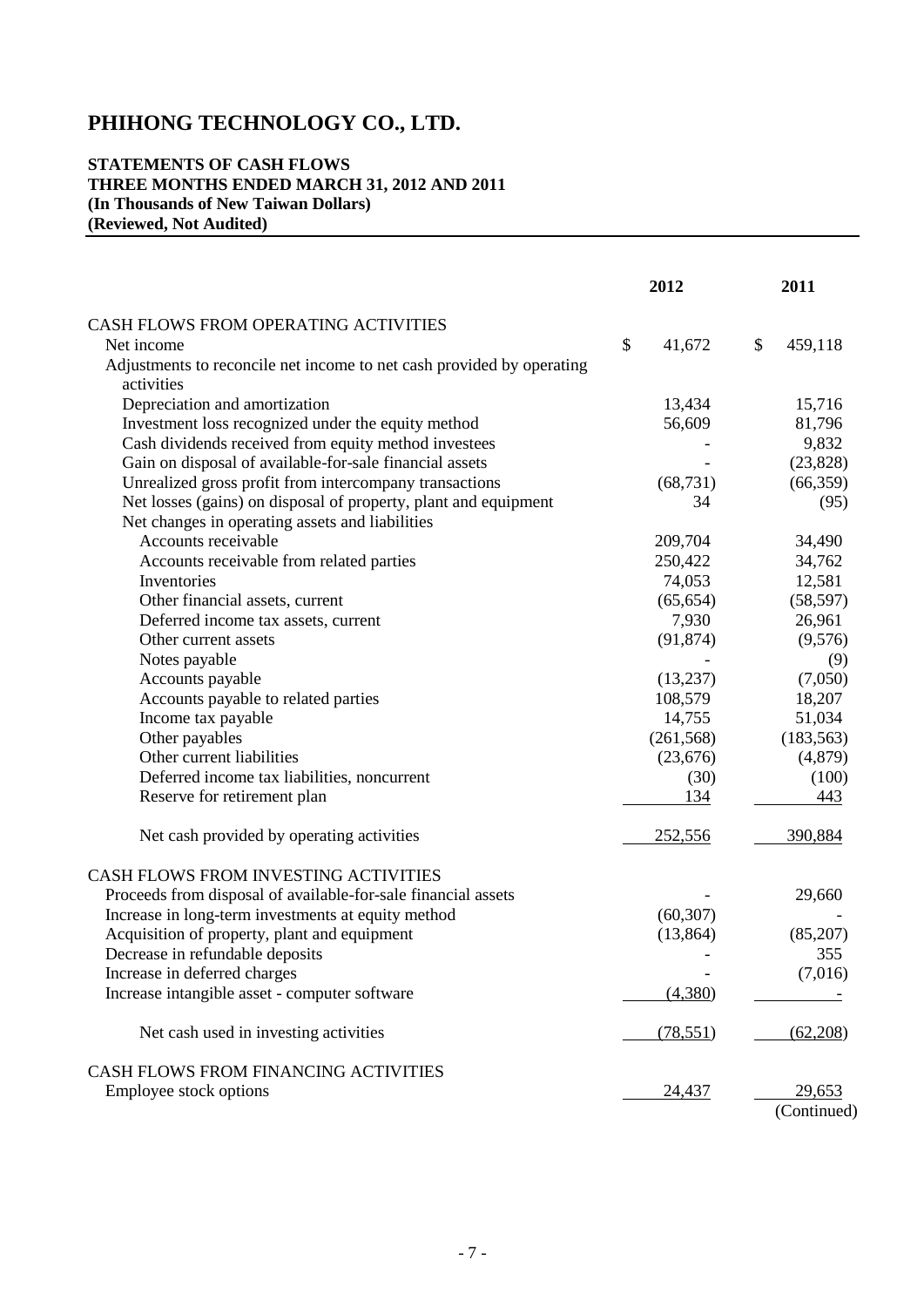# **STATEMENTS OF CASH FLOWS THREE MONTHS ENDED MARCH 31, 2012 AND 2011 (In Thousands of New Taiwan Dollars) (Reviewed, Not Audited)**

|                                                                                                                                                                                                                                               | 2012                      | 2011                      |
|-----------------------------------------------------------------------------------------------------------------------------------------------------------------------------------------------------------------------------------------------|---------------------------|---------------------------|
| NET INCREASE IN CASH AND CASH EQUIVALENTS                                                                                                                                                                                                     | \$<br>198,442             | 358,329<br>S              |
| CASH AND CASH EQUIVALENTS, BEGINNING OF PERIOD                                                                                                                                                                                                | 1,552,919                 | 1,189,840                 |
| CASH AND CASH EQUIVALENTS, END OF PERIOD                                                                                                                                                                                                      | 1.751.361                 | <u>1,548,169</u>          |
| SUPPLEMENTAL DISCLOSURE OF CASH FLOW INFORMATION<br>Cash paid during the period<br>Interest (excluding interest capitalized)<br>Income tax                                                                                                    | 788<br>245                | 698<br>59                 |
| NONCASH INVESTING AND FINANCING ACTIVITIES<br>Translation adjustments on long-term equity investments<br>Recognized unrealized gain on investee's financial instruments<br>Unrealized gain (loss) on available-for-sale financial instruments | 79. <u>433</u> °<br>3.338 | 51.555<br>9.815<br>25.862 |

The accompanying notes are an integral part of the financial statements.

(With Deloitte & Touche review report dated April 27, 2012) (Concluded)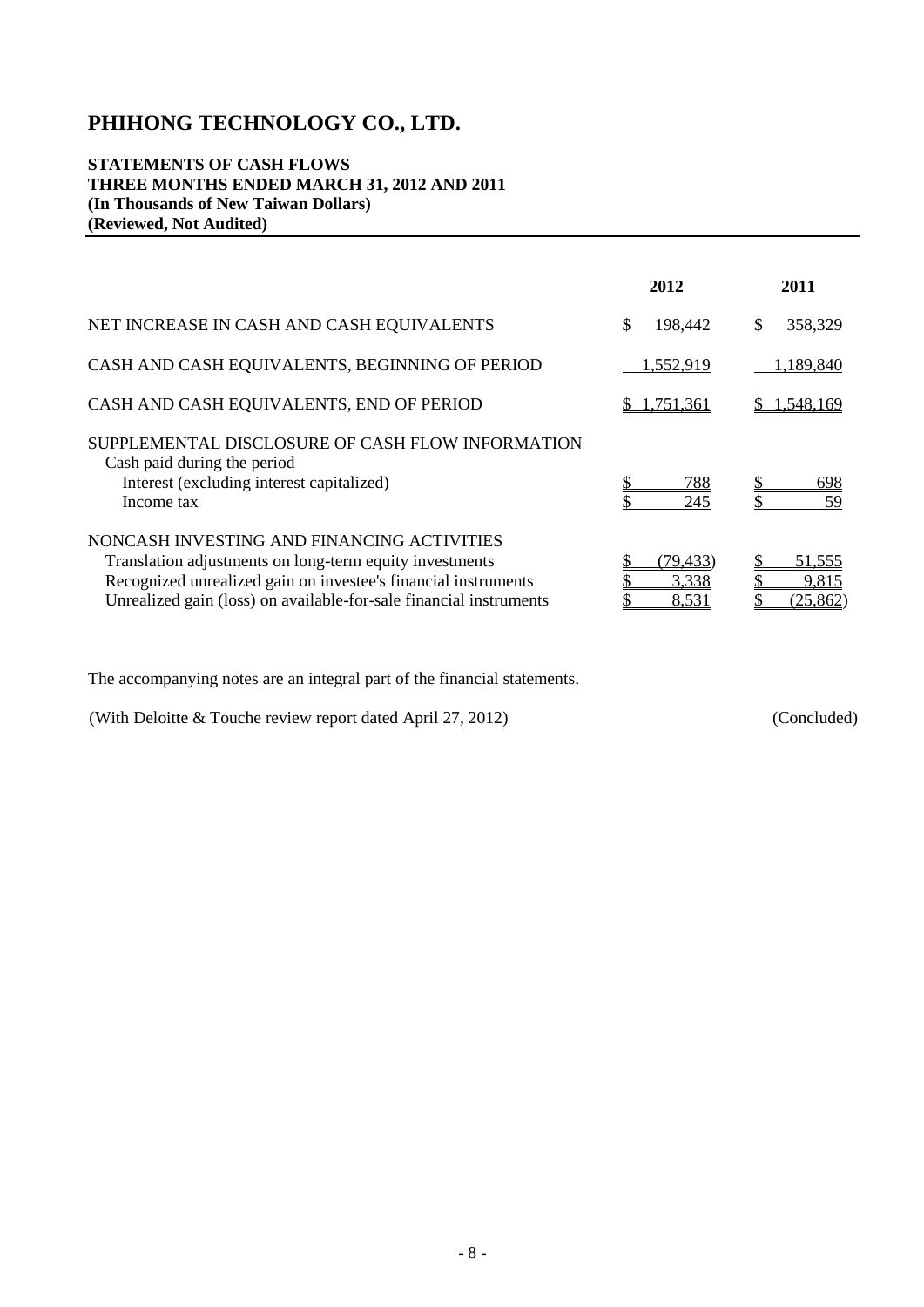## **NOTES TO FINANCIAL STATEMENTS THREE MONTHS ENDED MARCH 31, 2012 AND 2011 (In Thousands of New Taiwan Dollars, Except Per Share Data and Unless Stated Otherwise) (Reviewed, Not Audited)**

## **1. ORGANIZATION AND OPERATIONS**

Phihong Technology Co., Ltd. (the "Company"), which was formerly known as Phihong Enterprise Co., Ltd., was incorporated on December 12, 1972 under the laws of the Republic of China (ROC). Under a resolution approved in the stockholders' meeting in June 2003, the Company changed its name to Phihong Technology Co., Ltd. The Company primarily manufactures and sells AC/DC power adapters, charger bases, power supply modules, UPS for computers, ballasts, etc. The Company had 395 and 340 employees as of March 31, 2012 and 2011, respectively.

In February 2000, the Company was authorized to have its stocks traded on the over-the-counter (OTC) securities exchange in Taiwan. In September 2001, the Company's stocks ceased to be OTC traded and the Company later obtained authorization to have its stocks listed on the Taiwan Stock Exchange.

# **2. SUMMARY OF SIGNIFICANT ACCOUNTING POLICIES**

#### **Basis of Presentation**

The accompanying financial statements have been prepared in conformity with the Guidelines Governing the Preparation of Financial Reports by Securities Issuers, the requirements of the Business Accounting Law and Guidelines Governing Business Accounting relevant to financial accounting standards, and accounting principles generally accepted in the ROC.

The Company's significant accounting principles are summarized as follows:

### **Foreign-currency Transactions and Translation of Foreign-currency Financial Statements**

Equity-method investees' assets and liabilities denominated in foreign currencies are translated at the balance sheet date exchange rates. Stockholders' equity accounts are translated at the historical rate, except for the beginning balance of the retained earnings, which is carried at the translated amount of the preceding period. Dividends are translated at the spot rate at the declaration date. Income statement accounts are translated at the current rate or weighted-average rate of the current period.

Foreign-currency transactions (except derivative transactions) are recorded in New Taiwan dollars at the exchange rates prevailing on the transaction date. Gains or losses resulting from the application of prevailing exchange rates when foreign-currency receivables and payables are settled are credited or charged to income. Assets and liabilities denominated in foreign currencies (except foreign long-term investments) are translated at the balance sheet date exchange rates, and resulting gains or losses are credited or charged to current income.

#### **Accounting Estimates**

Under above guidelines, law and principles, certain estimates and assumptions have been used for the allowance for doubtful accounts, allowance for loss on inventories, depreciation of property, plant and equipment, asset impairment loss, income tax, pension cost, bonuses to employees, directors and supervisors, etc. Actual results may differ from these estimates.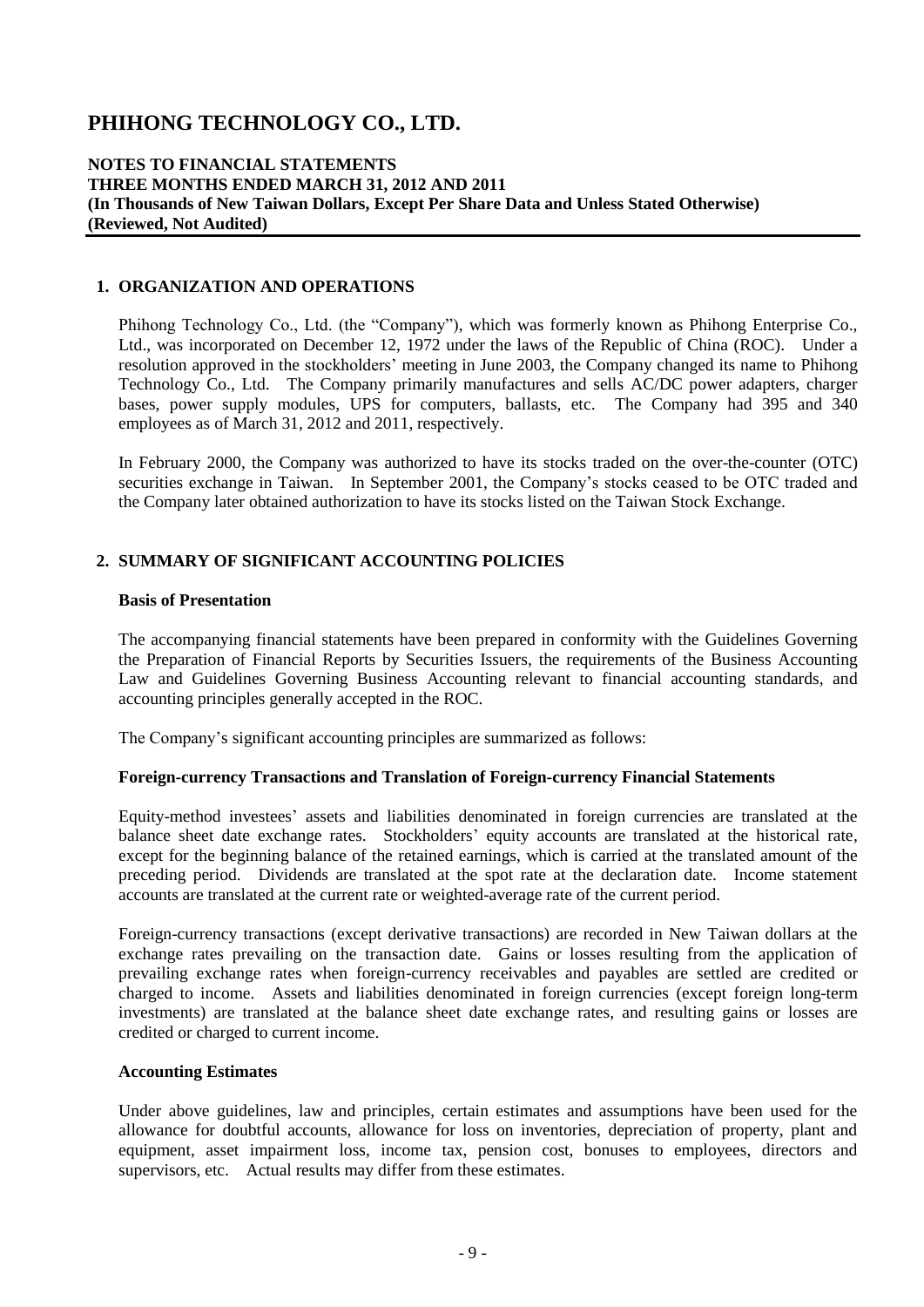### **Current/Noncurrent Assets and Liabilities**

Cash or cash equivalents, assets held for operating purposes and assets expected to be converted into cash or consumed within one year from balance sheet date are recorded as current assets. Property, plant and equipment, intangible assets and other assets that do not qualify as current assets are recorded as noncurrent assets. Liabilities incurred for operating purposes and expected to be liquidated within one year from balance sheet date are recorded as current liabilities. Liabilities that do not qualify as current liabilities are recorded as noncurrent liabilities.

#### **Cash and Cash Equivalents**

Cash includes unrestricted cash and bank deposits. Cash equivalents refer to short-term commercial papers whose carrying values approximate fair values.

#### **Available-for-sale Financial Assets**

Available-for-sale financial assets are initially measured at fair value plus transaction costs that are directly attributable to the acquisition. At each balance sheet date subsequent to initial recognition, available-for-sale financial assets are remeasured at fair value, with changes in fair value recognized in equity until the financial assets are disposed of, at which time, the cumulative gain or loss previously recognized in equity is included in profit or loss for the year. All regular purchases or sales of financial assets are recognized and derecognized on a trade date basis.

The fair value of listed and over-the-counter stocks, open-end fund, and bonds are determined at their closing prices, net asset values, and reference prices from the over-the-counter securities exchange in Taiwan at the balance sheet date, respectively.

Cash dividends are recognized as income at the ex-dividend date but cash dividends declared out of net income earned before the investment date are recorded as a reduction of the investment cost. Stock dividends received are not recognized as income; they are instead reflected as an increase in the number of shares held.

An impairment loss is recognized when there is objective evidence that the financial asset is impaired. Any subsequent decrease in impairment loss for an equity instrument classified as available-for-sale is recognized directly in equity. If the fair value of a debt instrument classified as available-for-sale subsequently increases as a result of an event which occurred after the impairment loss was recognized, the decrease in impairment loss is reversed to profit.

#### **Financial Assets Carried at Cost, Noncurrent**

Equity investments without reliable fair value are carried at their original cost. The accounting process for dividend income is similar with that for available-for-sale financial assets. If there is objective evidence showing that the asset is impaired, impairment loss shall be recognized and not allowed to be reversed.

#### **Impairment of Accounts Receivable**

An allowance for doubtful accounts is provided on the basis of a review of the collectibility of accounts receivable.

As discussed in Note 3 to the financial statements, on January 1, 2011, the Company adopted the third-time revised Statement of Financial Accounting Standards (SFAS) No. 34, "Financial Instruments: Recognition and Measurement." One of the main revisions is that impairment of receivables originated by the Company should be covered by SFAS No. 34. Accounts receivable are assessed for impairment at the end of each reporting period and considered to be impaired when there is objective evidence that, as a result of one or more events that occurred after the initial recognition of the accounts receivable, the estimated future cash flows of the asset have been affected.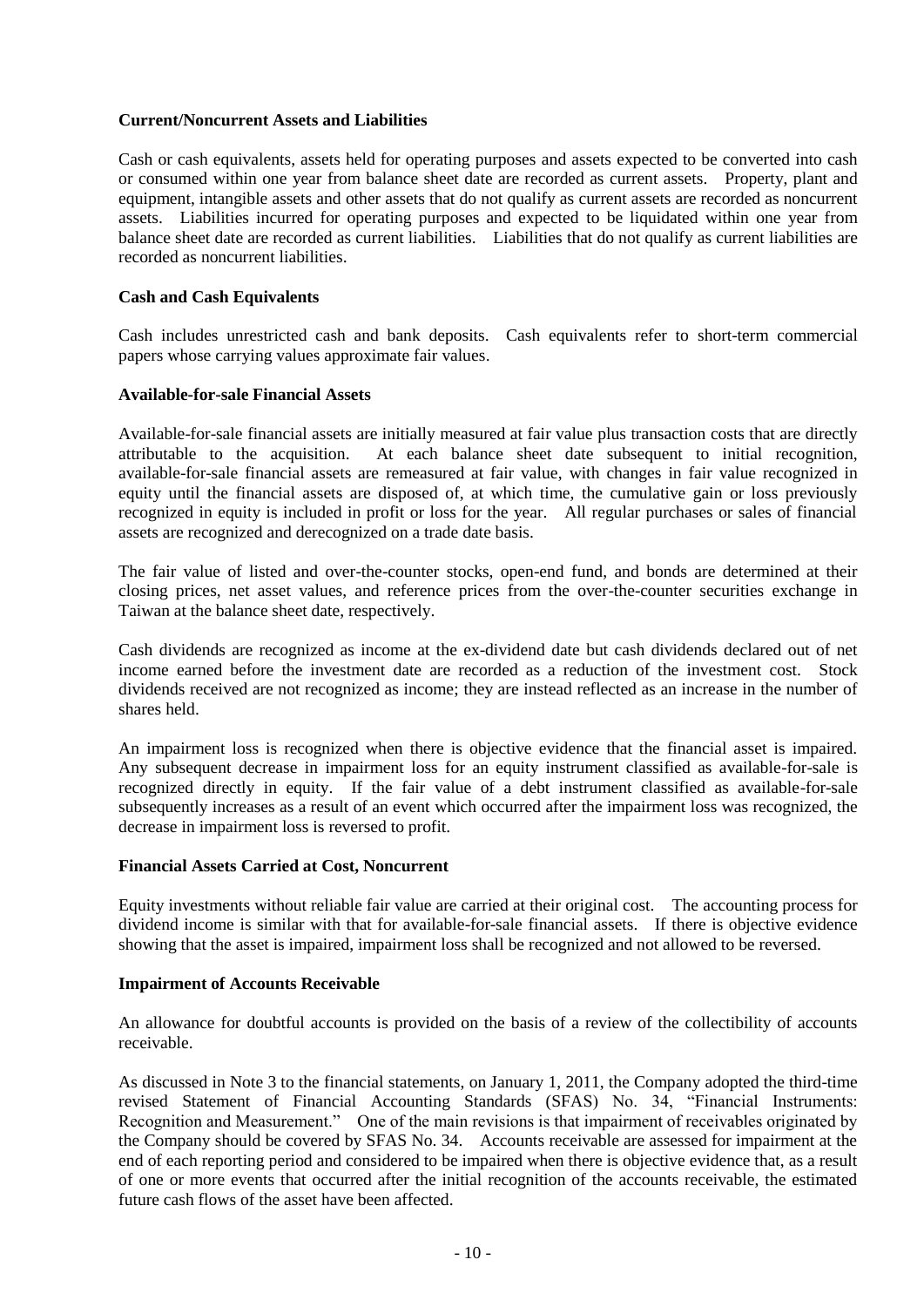# **Inventories**

Inventories consist of raw materials, supplies, finished goods, work-in-process and merchandise, and are stated at the lower of cost or net realizable value. Inventories write-downs are made item by item, except where it may be appropriate to group similar or related items. Net realizable value is the estimated selling price of inventories less all estimated costs of completion and costs necessary to make the sale. Inventories are recorded at standard cost and adjusted to approximate weighted-average cost on the balance sheet date.

# **Long-term Investments at Equity Method**

Investments in which the Company holds 20 percent or more of the investees' voting shares or exercises significant influence over the investees' operating and financial policy decisions are accounted for by the equity method.

The investment cost is allocated to the assets and liabilities of the investee (proportionate to the percentage of ownership) on the basis of their fair values at the date of investment, and the investment cost in excess of the fair value of the identifiable net assets of the investee is recognized as goodwill. Goodwill is not amortized. The fair value of the net identifiable assets of the investee in excess of the investment cost is used to reduce the fair value of each of the noncurrent assets of the investee in proportion to the respective fair values of the noncurrent assets, with any excess recognized as an extraordinary gain.

When the Company subscribes for its investee's newly issued shares at a percentage different from its percentage of ownership in the investee, the Company records the change in its equity in the investee's net assets as an adjustment to investments, with a corresponding amount credited or charged to capital surplus. When the adjustment should be debited to capital surplus, but the capital surplus from long-term investments is insufficient, the shortage is debited to retained earnings.

If the Company exercises significant influence but without controlling power in such long-term investment, it should limit its share of investment losses to the extent that the book value of such long-term investment reduced to zero. However, if the Company intends to continue its support for the investee company, or has sufficient evidence to support that the investee company will return to profitability in the short run; the Company would continue to recognize investment losses in proportion to its stock ownership percentage even if the book value of such long-term investment and advances has come to negative.

### **Property, Plant and Equipment**

Property, plant and equipment are stated at cost less accumulated depreciation and accumulated impairment losses. Borrowing costs directly attributable to the acquisition or construction of property, plant and equipment are capitalized as part of the cost of those assets. Major additions and improvements to property, plant and equipment are capitalized, while costs of repairs and maintenance are expensed currently.

Depreciation is provided on a straight-line basis over estimated useful lives as follows:

| 1001119                                  | поннаки свени птов |
|------------------------------------------|--------------------|
| Buildings and improvements               | 5-50 years         |
| Machinery and equipment                  | 3-9 years          |
| Furniture, fixtures and office equipment | 3-8 years          |
| Other equipment                          | $3-10$ years       |

**Items Estimated Useful Lives**

Property, plant and equipment still in use beyond their original estimated useful lives are further depreciated over their new estimated useful lives. Depreciation of revaluated assets is provided on a straight-line basis over their remaining estimated useful lives determined at the time of revaluation.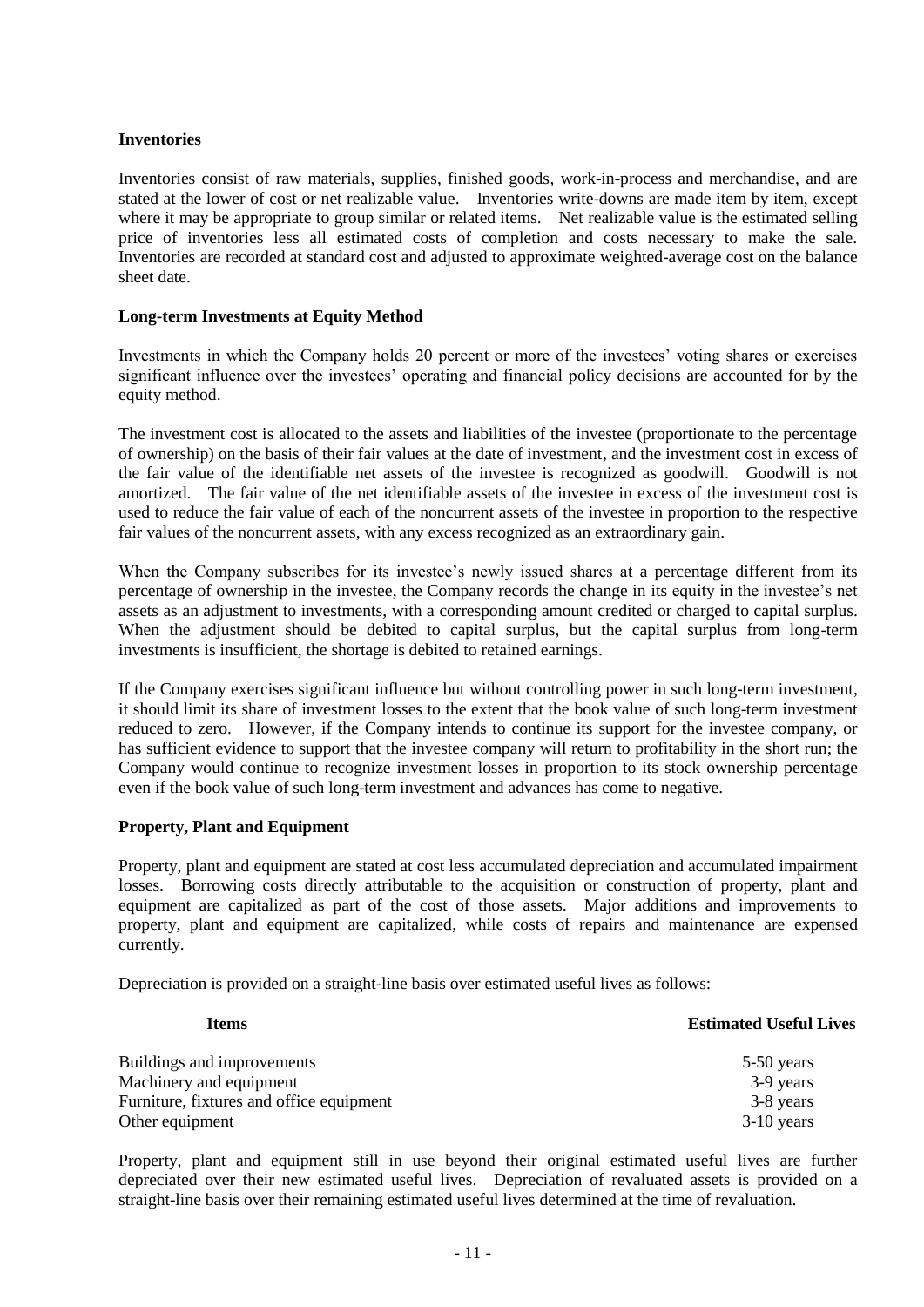The related cost (including revaluation increment), accumulated depreciation, accumulated impairment losses and any unrealized revaluation increment of an item of property, plant and equipment are derecognized from the balance sheet upon its disposal. Any gain or loss on disposal of the asset is included in nonoperating gains or losses in the year of disposal.

#### **Intangible Assets**

Intangible assets which comprise computer software acquired are initially recorded at cost and are amortized on a straight-line basis over their estimated useful lives.

#### **Deferred Charges**

Deferred charges are the costs of office decoration and installation of telephone and internet systems and others. The amounts are amortized on a straight-line basis over 2 to 10 years.

#### **Impairment of Assets**

If the recoverable amount of an asset (mainly property, plant and equipment, deferred charges, intangible assets and investments accounted for by the equity method) is estimated to be less than its carrying amount, the carrying amount of the asset is reduced to its recoverable amount. An impairment loss is charged to earnings unless the asset is carried at a revalued amount, in which case the impairment loss is first treated as a deduction to the unrealized revaluation increment and any remaining loss is charged to earnings.

If an impairment loss subsequently reverses, the carrying amount of the asset is increased accordingly, but the increased carrying amount may not exceed the carrying amount that would have been determined had no impairment loss been recognized for the asset in prior years. A reversal of an impairment loss is recognized in earnings, unless the asset is carried at a revalued amount, in which case the reversal of the impairment loss is first recognized as gains to the extent that an impairment loss on the same revalued asset was previously charged to earnings. Any excess amount is treated as an increase in the unrealized revaluation increment.

For the purpose of impairment testing, goodwill is allocated to each of the relevant cash-generating units ("CGUs") that are expected to benefit from the synergies of the acquisition. A CGU to which goodwill has been allocated is tested for impairment annually or whenever there is an indication that the CGU may be impaired. If the recoverable amount of the CGU becomes less than its carrying amount, the impairment is allocated to first reduce the carrying amount of the goodwill allocated to the CGU and then to the other assets of the CGU pro rata on the basis of the carrying amount of each asset in the CGU. A reversal of an impairment loss on goodwill is disallowed.

For long term equity investments in which the Company has significant influence but with no control, the carrying amount (including goodwill) of each investment is compared with its own recoverable amount for the purpose of impairment testing.

#### **Pension Plan**

The Company has two types of pension plans: Defined benefit and defined contribution.

Under the defined benefit plan, the net pension cost is recognized according to actuarial calculations. Under the defined contribution plan, the amounts contributed are recognized as current expense throughout the employees' service periods.

The prior service costs should be amortized on a straight-line basis over the average period from the plan amendment date until the benefits become vested. When the benefits are already vested immediately following the changes to a defined benefit plan, the prior service cost should be recognized as expense immediately.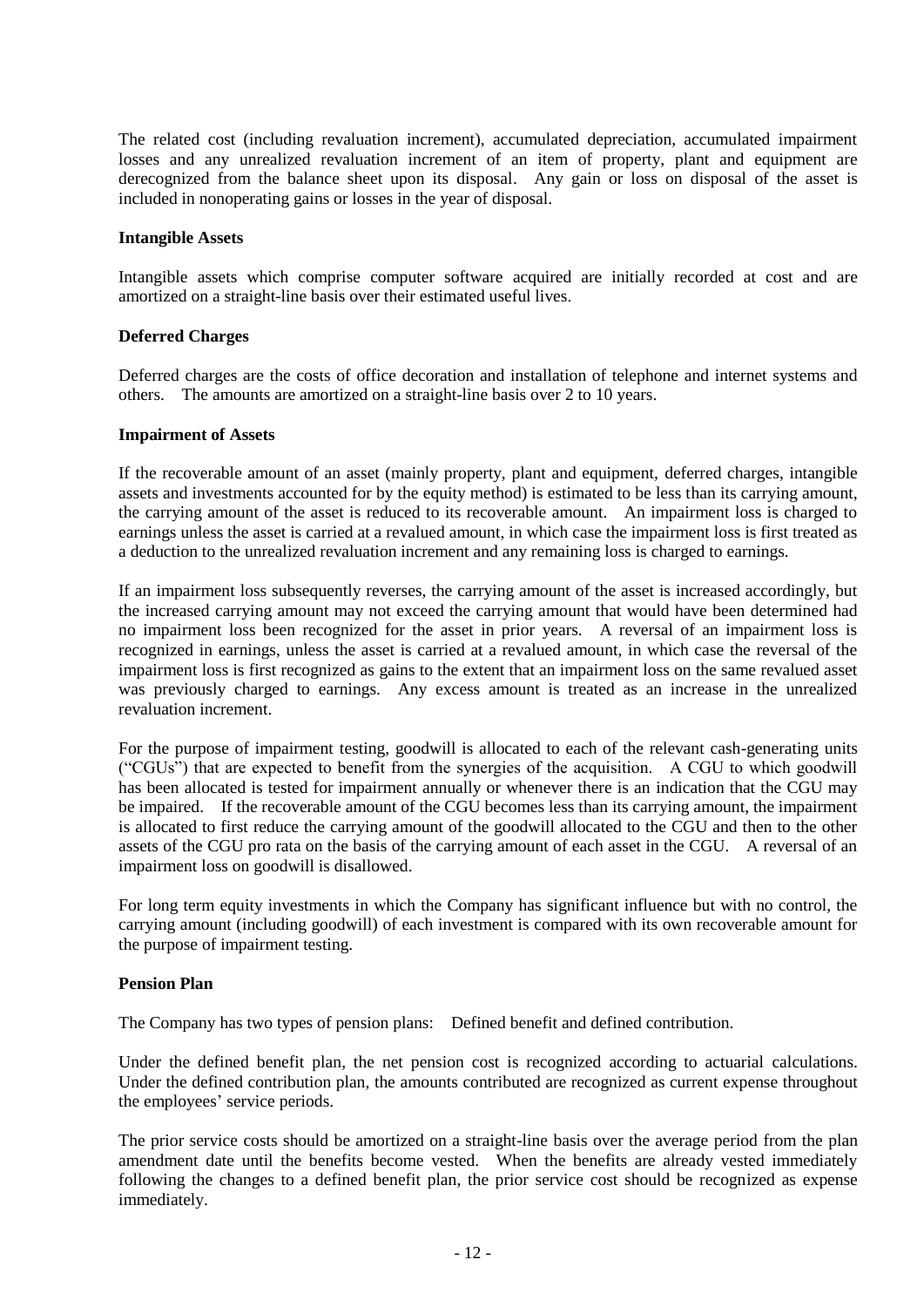## **Income Tax**

The Company adopted Statement of Financial Accounting Standards No. 22, "Accounting for Income Taxes," which requires an asset and liability approach to account for income tax. Deferred income tax assets and liabilities are computed for differences between the financial statement and tax bases of assets and liabilities that will result in taxable or deductible amounts in the future based on enacted tax laws and rates applicable to the periods in which the differences are expected to affect taxable income. Valuation allowances is provided for deferred tax assets with uncertain realization.

If the Company can control the timing of the reversal of a temporary difference arising from the difference between the book value and the tax basis of a long-term equity investment in a foreign subsidiary or joint venture and if the temporary difference is not expected to reverse in the foreseeable future and will, in effect, exist indefinitely, then a deferred tax liability or asset is not recognized.

Tax credits for purchases of machinery, equipment and technology, research and development expenditures, and personnel training expenditures are recognized using the flow-through method.

Adjustments of prior years' tax liabilities are added to or deducted from the current year's tax provision.

Income tax on unappropriated earnings at a rate of 10% is expensed in the year of stockholders' approval to retain the earnings which is the year subsequent to the year the earnings are generated.

# **Deferred Credits**

Deferred credits refer to unrealized profits from transactions between the Company and its equity-method investees.

### **Stock-based Compensation**

Employee stock options granted on or after January 1, 2008 are accounted for under SFAS No. 39, "Accounting for Share-based Payment." Under SFAS No. 39, the value of the stock options granted, which is equal to the best available estimate of the number of stock options expected to vest multiplied by the grant-date fair value, is expensed on a straight-line basis over the vesting period, with a corresponding adjustment to capital surplus - employee stock options. The estimate is revised if subsequent information indicates that the number of stock options expected to vest differs from previous estimates.

Employee stock options granted between January 1, 2004 and December 31, 2007 were accounted for under the interpretations issued by the Accounting Research and Development Foundation ("ARDF"). The Company adopted the intrinsic value method, under which compensation cost was recognized on a straight-line basis over the vesting period.

### **Sales Recognition**

Sales are recognized when titles to products and the risks of ownership are transferred to customers, primarily upon shipment. Sales returns and allowances are subtracted from sales as these are incurred and the related costs of goods sold are eliminated.

Sales are measured at the fair value agreed by the Company and the buyers. However, if the accounts receivable are due in a year, they are not recorded at discounted value as the fair value approximates the invoice amount.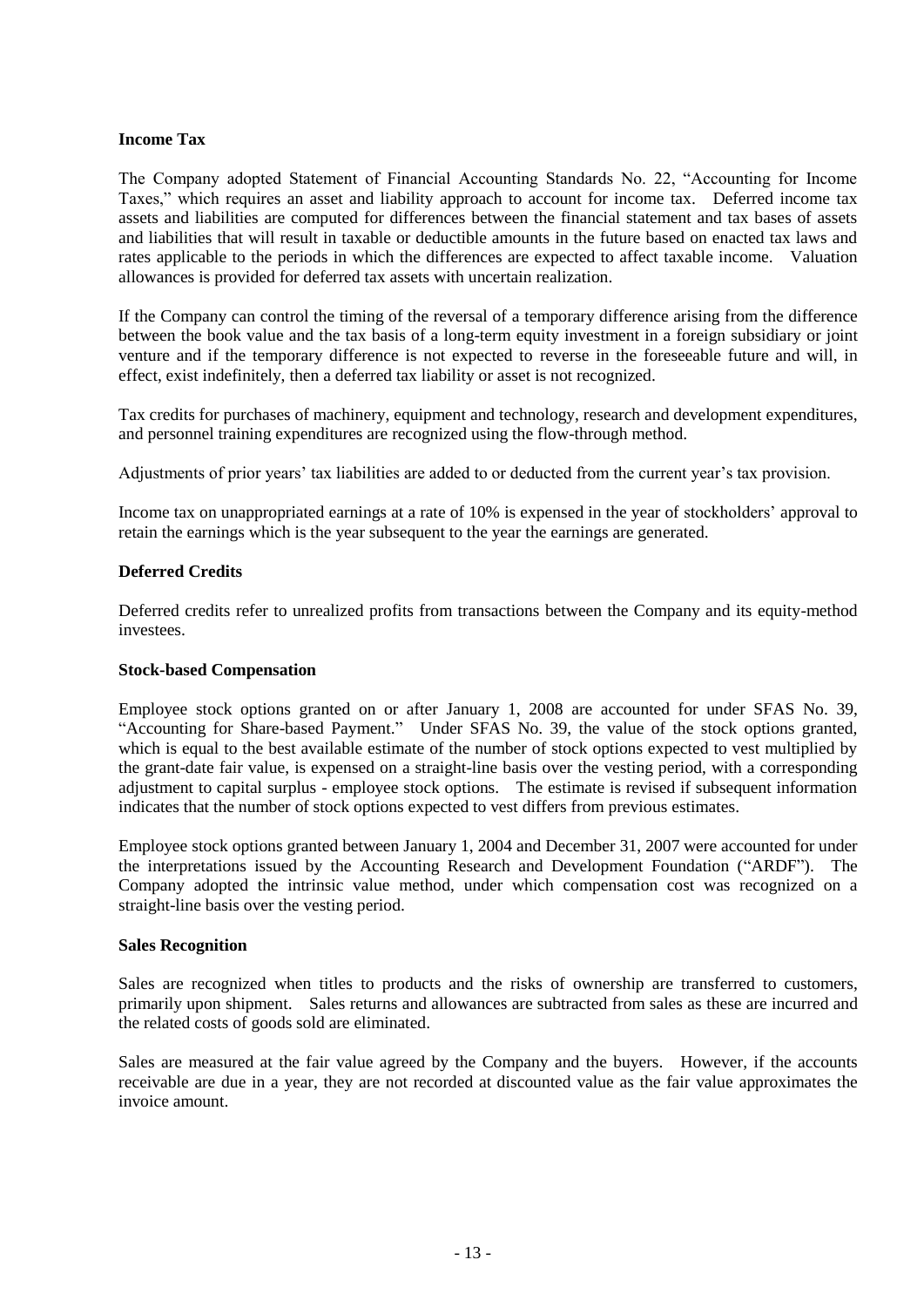## **Earnings Per Share**

The amount of basic earnings per common share is calculated by dividing net earnings by the weighted average number of common shares outstanding. On a diluted basis, net earnings and shares outstanding are adjusted to assume the conversion of employee stock options from the date of issuance. Treasury stock method is used to calculate the stock warrants' dilutive potential common shares. However, employee stock options with anti-dilutive effect are excluded from the calculation.

#### **Nonderivative Financial Instruments**

The recognition, valuation, and measurement of nonderivative financial assets and liabilities are made in accordance with the above accounting policies and accounting principles generally accepted in the ROC.

#### **Reserve for Export Losses**

Reserve for export losses is accrued and adjusted based on reasonable estimates made by management of the Company.

#### **Reclassifications**

Certain accounts in the financial statements as of and for the three months ended March 31, 2011 have been reclassified to conform to the presentation of the financial statements as of and for the three months ended March 31, 2012.

### **3. ACCOUNTING CHANGES**

#### **Accounting Treatment of the Financial Instruments**

On January 1, 2011, the Company adopted the newly revised Statement of Financial Accounting Standards (SFAS) No. 34, "Financial Instruments: Recognition and Measurement." The main revisions included loans and receivables originated by the Company under SFAS No. 34. This accounting change did not have a significant effect on the Company's financial statements as of and for the three months ended March 31, 2011.

### **Operating Segments**

On January 1, 2011, the Company adopted the newly issued SFAS No. 41, "Operating Segments." The statement requires identification and disclosure of operating segments on the basis of how the Company's chief operating decision maker regularly reviews information in order to allocate resources and assess performance. This statement supersedes SFAS No. 20, "Segment Reporting." The Company conformed to the disclosure requirements as of and for the three months ended March 31, 2012.

### **4. CASH AND CASH EQUIVALENTS**

Cash and cash equivalents as of March 31, 2012 and 2011 were as follows:

| Cash on hand              |   | 2011    |  |             |
|---------------------------|---|---------|--|-------------|
|                           | S | 815     |  | 1,059       |
| Checking accounts         |   | 2,874   |  | 23,365      |
| Savings accounts          |   | 89,873  |  | 111,521     |
| Foreign-currency deposits |   | 799,544 |  | 830,060     |
|                           |   |         |  | (Continued) |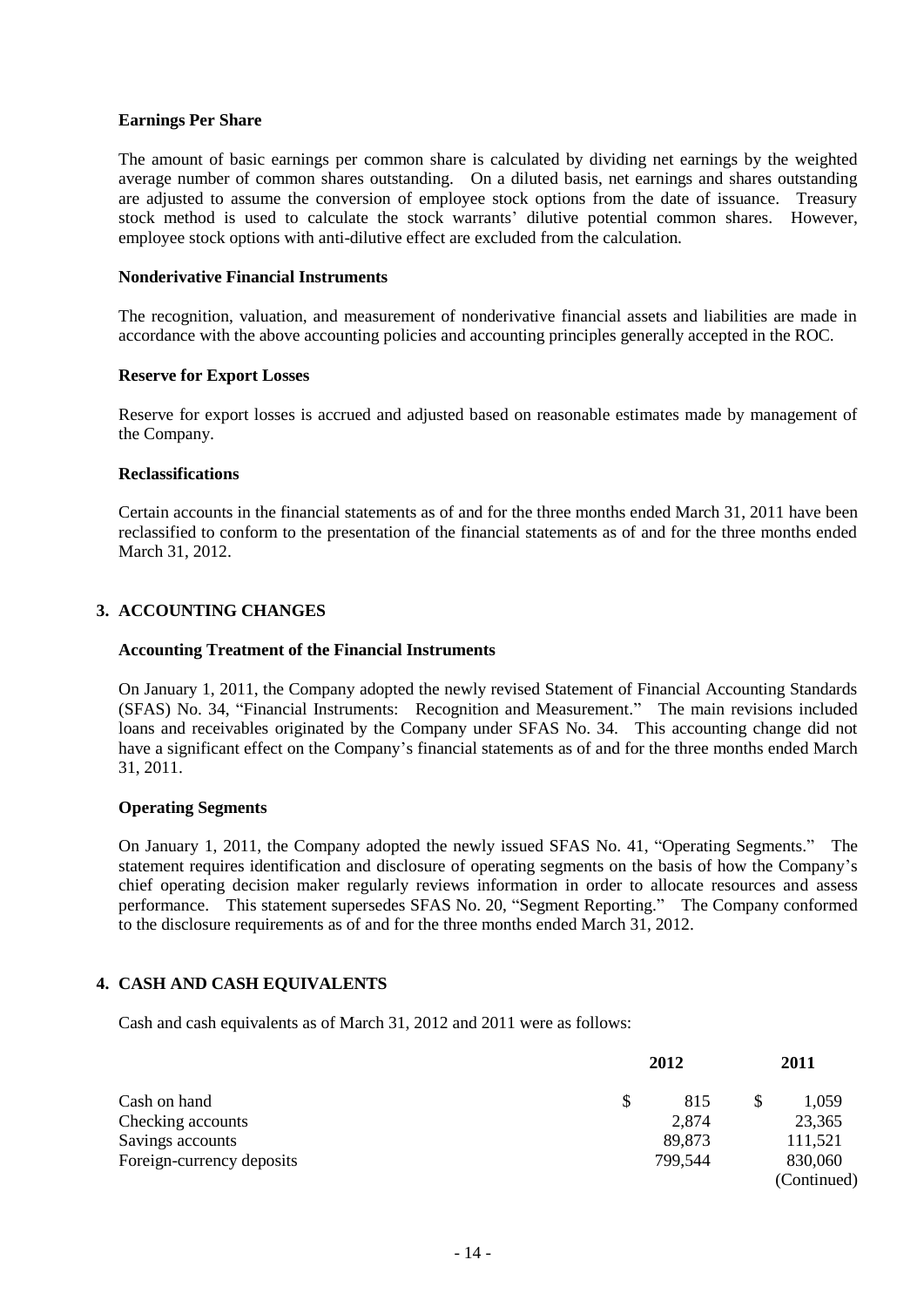|                                               | 2012              | 2011                                |
|-----------------------------------------------|-------------------|-------------------------------------|
| Time deposits<br>Short-term commercial papers | 60,000<br>798,255 | $\overline{\phantom{a}}$<br>582,164 |
|                                               | \$1,751,361       | 1,548,169<br>(Concluded)            |

## **5. ACCOUNTS RECEIVABLE**

Accounts receivable as of March 31, 2012 and 2011 were as follows:

|                                                    | 2012        | 2011         |
|----------------------------------------------------|-------------|--------------|
| Accounts receivable                                | \$1,159,243 | 972,212<br>S |
| Less allowance for doubtful accounts               | (44, 719)   | (42, 651)    |
|                                                    | 1,114,524   | 929,561      |
| Accounts receivable from related parties (Note 21) | 303,987     | 1,514,018    |
| Less allowance for doubtful accounts               |             |              |
|                                                    | 303,987     | 1,514,018    |
|                                                    | .418.511    | 2.443.579    |

# **6. OTHER FINANCIAL ASSETS, CURRENT**

Other financial assets, current as of March 31, 2012 and 2011 were as follows:

|                                                            | 2012                     | 2011                  |
|------------------------------------------------------------|--------------------------|-----------------------|
| Other receivables from related parties (Note 21)<br>Others | 508,124<br>\$.<br>27,357 | \$1,054,099<br>33,289 |
|                                                            | 535.481                  | 1,087,388             |

# **7. INVENTORIES**

Inventories as of March 31, 2012 and 2011 were as follows:

|                 | 2012       | 2011    |
|-----------------|------------|---------|
| Raw materials   | 3,657<br>S | 4,220   |
| Work-in-process | 1,016      | 1,795   |
| Merchandise     | 452,529    | 540,226 |
|                 | 457,202    | 546,241 |

As of March 31, 2012 and 2011, allowances for inventory devaluation was both \$53,327 thousand.

For the three months ended March 31, 2012 and 2011, the Company's cost of goods sold was \$2,097,753 thousand and \$2,555,429 thousand, respectively.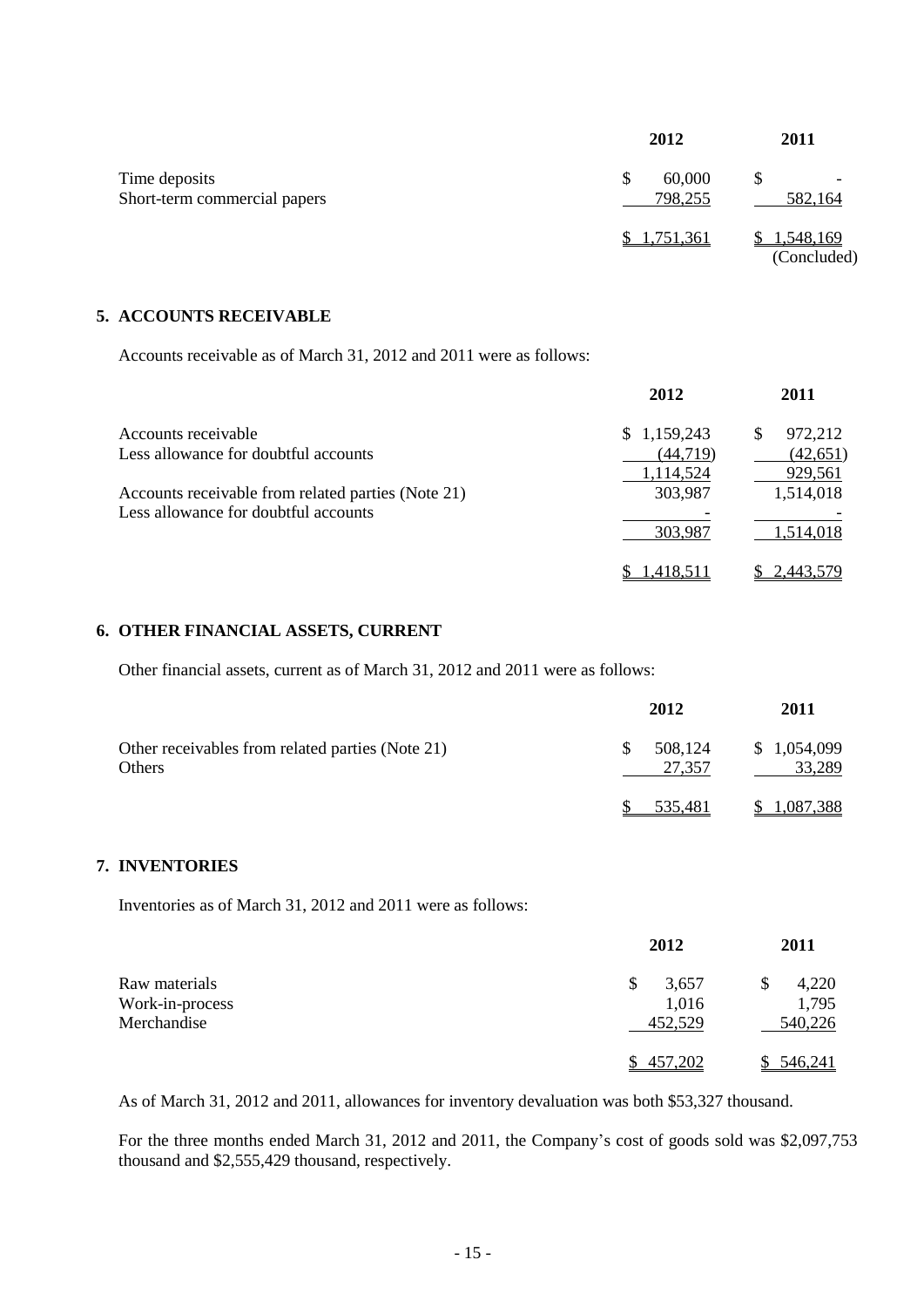## **8. AVAILABLE-FOR-SALE FINANCIAL ASSETS, NONCURRENT**

Available-for-sale financial assets, current as of March 31, 2012 and 2011 were as follows:

|                                       | 2012     | 2011 |
|---------------------------------------|----------|------|
| Marketable equity securities          |          |      |
| Hua Jung Components assets-noncurrent | \$41.888 |      |

# **9. FINANCIAL ASSETS CARRIED AT COST, NONCURRENT**

Financial assets carried at cost, noncurrent as of March 31, 2012 and 2011 were as follows:

|                                     | 2012      | 2011      |
|-------------------------------------|-----------|-----------|
| Bao-Dian Venture Capital Co., Ltd.  | \$30,000  | \$30,000  |
| Yuan-Jing Venture Capital Co., Ltd. | 33,500    | 50,000    |
| Asia Tech Taiwan Venture Fund       | 15,057    | 15,057    |
| NeoPac Lighting Limited             | 32,224    | 32,224    |
| Less accumulated impairment loss    | (61, 969) | (50,000)  |
|                                     | \$48,812  | \$ 77,281 |

The stocks and other investments mentioned above do not have open pricing and reliable fair values, thus they are carried at cost. They are tested for impairment periodically.

Bao-Dian Venture Capital Co., Ltd. and NeoPac Lighting Limited have experienced continuous operating loss; thus, the Company recognized \$4,745 thousand and \$7,224 thousand impairment loss for the year ended December 31, 2011.

# **10. LONG-TERM EQUITY INVESTMENTS**

Long-term equity investments as of March 31, 2012 and 2011 were as follows:

|                                              | 2012                 |                          | 2011                    |                          |                                |
|----------------------------------------------|----------------------|--------------------------|-------------------------|--------------------------|--------------------------------|
|                                              | <b>Original Cost</b> | Carrying<br><b>Value</b> | Ownership<br>Percentage | Carrying<br><b>Value</b> | Ownership<br><b>Percentage</b> |
| Phihong International Corp.                  | \$2,509,461          | \$2,998,446              | 100.00                  | \$2,933,677              | 100.00                         |
| Phihong USA Corp.                            | 207,203              | 707.429                  | 100.00                  | 572.438                  | 100.00                         |
| Phitek International Co., Ltd.               | 63.286               | 528,030                  | 100.00                  | 424,001                  | 100.00                         |
| Ascent Alliance Ltd.                         | 195,449              | 337,760                  | 100.00                  | 411,591                  | 100.00                         |
| American Ballast Corp.                       | 16.579               | 15.490                   | 100.00                  | 15.408                   | 100.00                         |
| Guang-Lai Investment Co., Ltd.               | 239,758              | 245,157                  | 100.00                  | 317.647                  | 100.00                         |
| Phihong PWM Brasil Ltda.                     | 8,258                |                          | 60.00                   |                          | 60.00                          |
| First International Computer Do Brasil Ltda. | 67.618               |                          | 33.85                   |                          | 33.85                          |
| Hao-Xuan Venture Capital Co., Ltd.           | 70,830               | 68.252                   | 24.67                   | 98,762                   | 24.67                          |
| H&P Venture Capital Investment Corp.         | 150,000              | 147.356                  | 32.26                   |                          |                                |
| Phihong Technology Japan Co., Ltd.           | 94,154               | 25,664                   | 100.00                  | 10,661                   | 100.00                         |
|                                              | \$3,622,596          | \$5,073,584              |                         | \$4,784,185              |                                |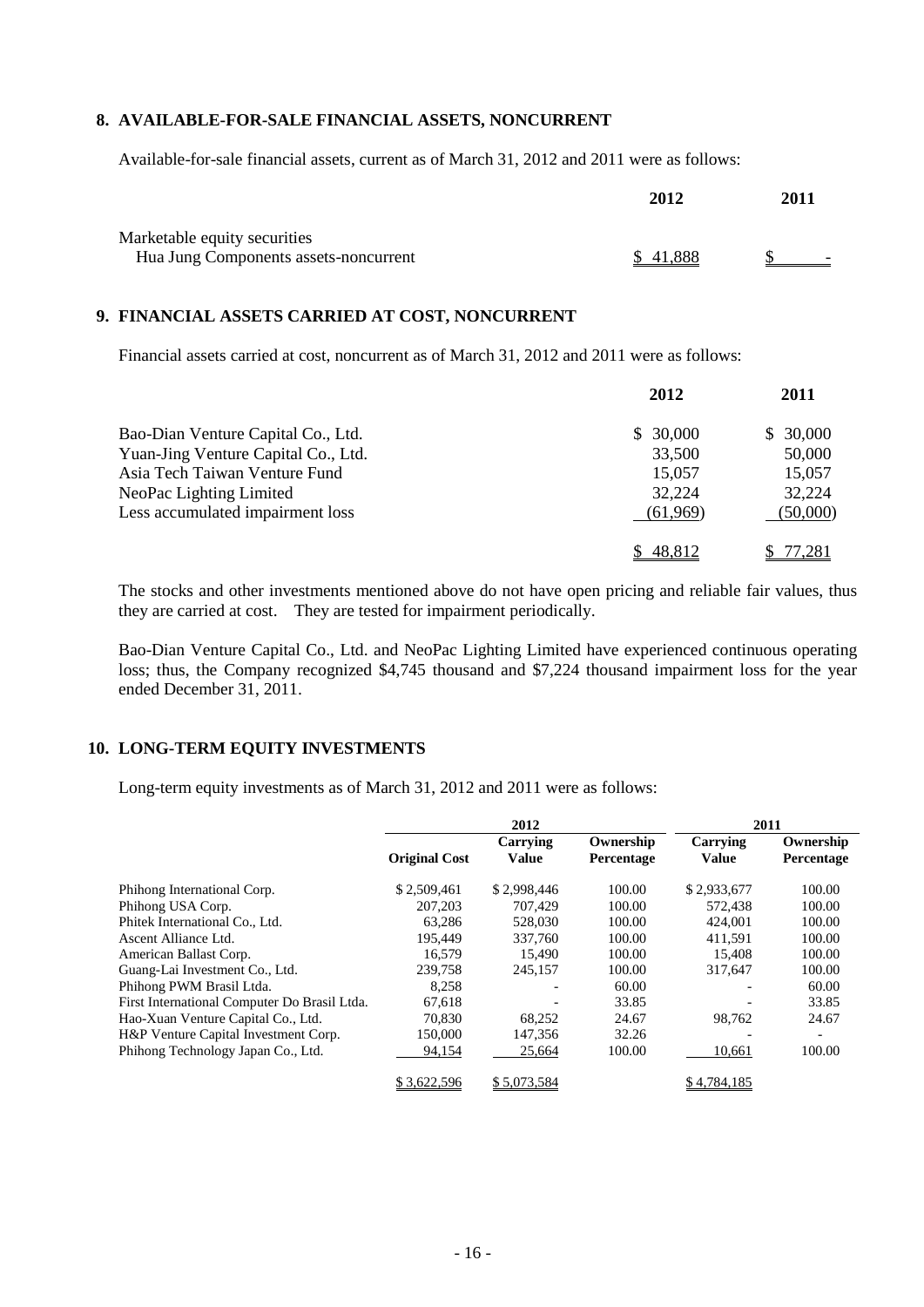Long-term equity investment income (loss) for the three months ended March 31, 2012 and 2011 was summarized as follows:

|                                      | 2012              | 2011        |
|--------------------------------------|-------------------|-------------|
| Phihong International Corp.          | \$(76,110)        | \$ (62,054) |
| Phihong USA Corp.                    | 44,960            | 14,774      |
| Phitek International Co., Ltd.       | 3,199             | 17,055      |
| Ascent Alliance Ltd.                 | (18,931)          | (44, 896)   |
| American Ballast Corp.               | 16                |             |
| Guang-Lai Investment Co., Ltd.       | (1,780)           | 3,205       |
| Hao-Xuan Venture Capital Co., Ltd.   | (110)             | 908         |
| H&P Venture Capital Investment Corp. | (174)             |             |
| Phihong Technology Japan Co., Ltd.   | (7,679)           | (10, 805)   |
|                                      | <u>\$(56,609)</u> | (81.796)    |

The above-mentioned investees, which the Company recognized its investment income (loss) based on unreviewed financial statements for the three months ended March 31, 2012 and 2011 are as follows:

|                   | 2012                            | 2011                            |
|-------------------|---------------------------------|---------------------------------|
|                   |                                 |                                 |
| Name of investees | HaoXuan Venture Capital Co Ltd  | HaoXuan Venture Capital Co Ltd  |
|                   | GuangLai Investment Co Ltd      | GuangLai Investment Co Ltd      |
|                   | Phihong Technology Japan Co Ltd | Phihong Technology Japan Co Ltd |
|                   | H&P Venture Capital Investment  |                                 |
|                   | Corp.                           |                                 |

Phihong International Corp. (PHI) was incorporated in the British Virgin Islands in 1996. Through PHI, the Company made additional investments in Phihong (Dongguan), Phitek (Tianjin) and Phihong (Suzhou) to manufacture various power supplies in Mainland China. The Company had made additional investments of \$21,158 thousand in cash in PHI in 2012. Its paid-in capital was US\$80,444 thousand as of March 31, 2012.

Phihong USA Corp. (PHA) was incorporated in the USA in 1997 as the Company's sales agent. Its paid-in capital was US\$6,200 thousand as of March 31, 2012.

Phitek International Co., Ltd. ("PHK") was incorporated in the British Virgin Islands in 1999. Through PHK, the Company made additional investments in Phitek (Dongguan) to manufacture various power supplies in mainland China. Its paid-in capital was US\$2,200 thousand as of March 31, 2012.

Guang-Lai Investment Co., Ltd. (Guang-Lai) was incorporated in Taiwan in October 2001. It primarily engages in investing activities. In February 2011, it decreased its paid-in capital by cash in the amount of \$100,000 thousand. As a result, its paid-in capital was \$239,758 thousand as of March 31, 2012.

Ascent Alliance Ltd. was incorporated in the British Virgin Islands in June 2004. Through this investee, the Company made additional investments in Shuang-Ying (Dongguan) Ltd. and Jin-Sheng-Hong (Jiangxi) to manufacture and sell electronic materials. Its paid in capital was US\$7,003 thousand as of March 31, 2012.

American Ballast Corporation was incorporated in the USA in 2004 as the Company's sales agent. Its paid-in capital was US\$500 thousand as of March 31, 2012.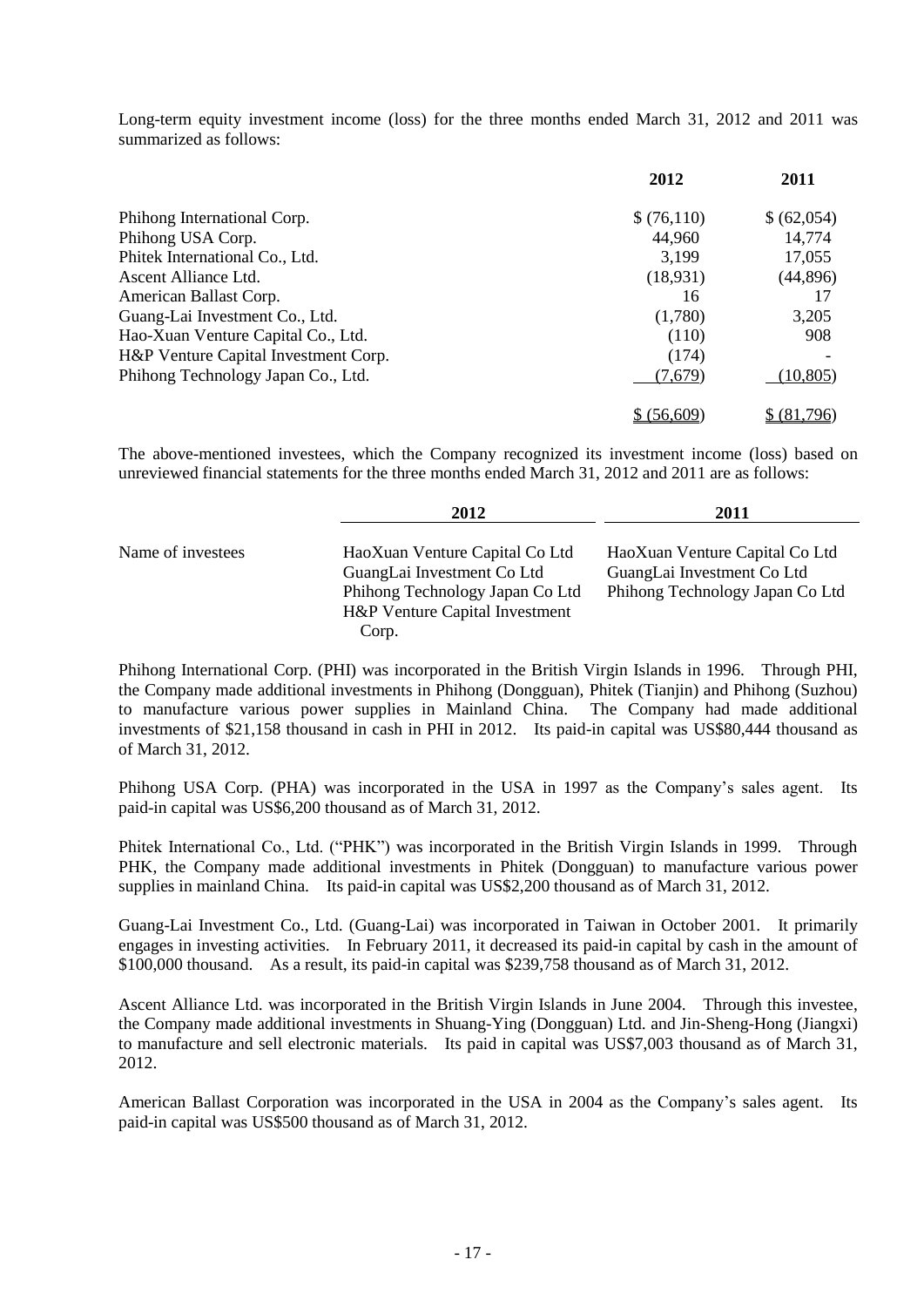The Company's investments in Brazil include 60% ownership interest of Phihong PWM Brasil Ltda. and 33.85% ownership interest of First International Computer Do Brasil Ltda. Additionally, Phihong PWM Brasil Ltda. also holds 21.15% ownership interest of First International Computer Do Brasil Ltda. The other 40% ownership interest of Phihong PWM Brasil Ltda. is held by the local management team. According to a cooperation mode between the Company and the local management team and under Brazilian local laws, the Company has no controlling power over Phihong PWM Brasil Ltda. Because the recoverability of the investments in Phihong PWM Brasil Ltda. and First International Computer Do Brasil Ltda. is considered remote, the Company reduced the carrying value of both investments to zero.

Hao-Xuan Venture Capital Co., Ltd. ("Hao-Xuan") was incorporated in May 2004 to engage in investing activities. Its original paid-in capital was \$450,000 thousand. In May 2011, it decreased its paid-in capital by cash in the amount of \$99,846 thousand. As a result, its paid-in capital was \$287,154 thousand as of March 31, 2012.

Phihong Technology Japan Co., Ltd. ("PHJ") was incorporated in Japan in April 2010 as the Company's sales agent. In March 2012, it increased its paid-in capital by cash in the amount of JPY100,000 thousand. As a result, its paid-in capital was JPY250,000 thousand as of March 31, 2012.

H&P Venture Capital Investment Corp. was incorporated in May 2011. It primarily engages in investing activities. Its paid-in capital was \$465,000 thousand as of March 31, 2012.

# **11. PROPERTY, PLANT AND EQUIPMENT**

Property, plant and equipment as of March 31, 2012 and 2011 were as follows:

|                                |                    | 2011                      |                       |                       |  |
|--------------------------------|--------------------|---------------------------|-----------------------|-----------------------|--|
|                                | <b>Accumulated</b> |                           |                       |                       |  |
|                                | Cost               | <b>Depreciation</b>       | <b>Carrying Value</b> | <b>Carrying Value</b> |  |
| Land                           | 207,436<br>S.      | $\boldsymbol{\mathsf{S}}$ | 207,436               | 122,300<br>S          |  |
| Buildings and improvements     | 294,946            | 112,556                   | 182,390               | 188,312               |  |
| Machinery and equipment        | 135,498            | 80,635                    | 54,863                | 32,348                |  |
| Furniture, fixtures and office |                    |                           |                       |                       |  |
| equipment                      | 116,787            | 94,647                    | 22,140                | 25,460                |  |
| Other equipment                | 39,731             | 8,965                     | 30,766                | 379                   |  |
| Prepayments for purchase of    |                    |                           |                       |                       |  |
| land and equipment             | 1,911              |                           | 1,911                 | 80,345                |  |
|                                | 796,309            | 296,803                   | 499,506               | 449,144               |  |

In March 2011, Phihong has purchased a parcel of land in the amount of \$85,136 thousand in Yongkang Dist, Tainan City for factory.

Under a long-term loan agreement, the Company has mortgaged the fallowing property, plant and equipment as collateral.

|                                    | 2012                 | 2011                 |
|------------------------------------|----------------------|----------------------|
| Land<br>Buildings and improvements | \$112,450<br>167,232 | \$112,450<br>176,010 |
|                                    | \$279,682            | \$288,460            |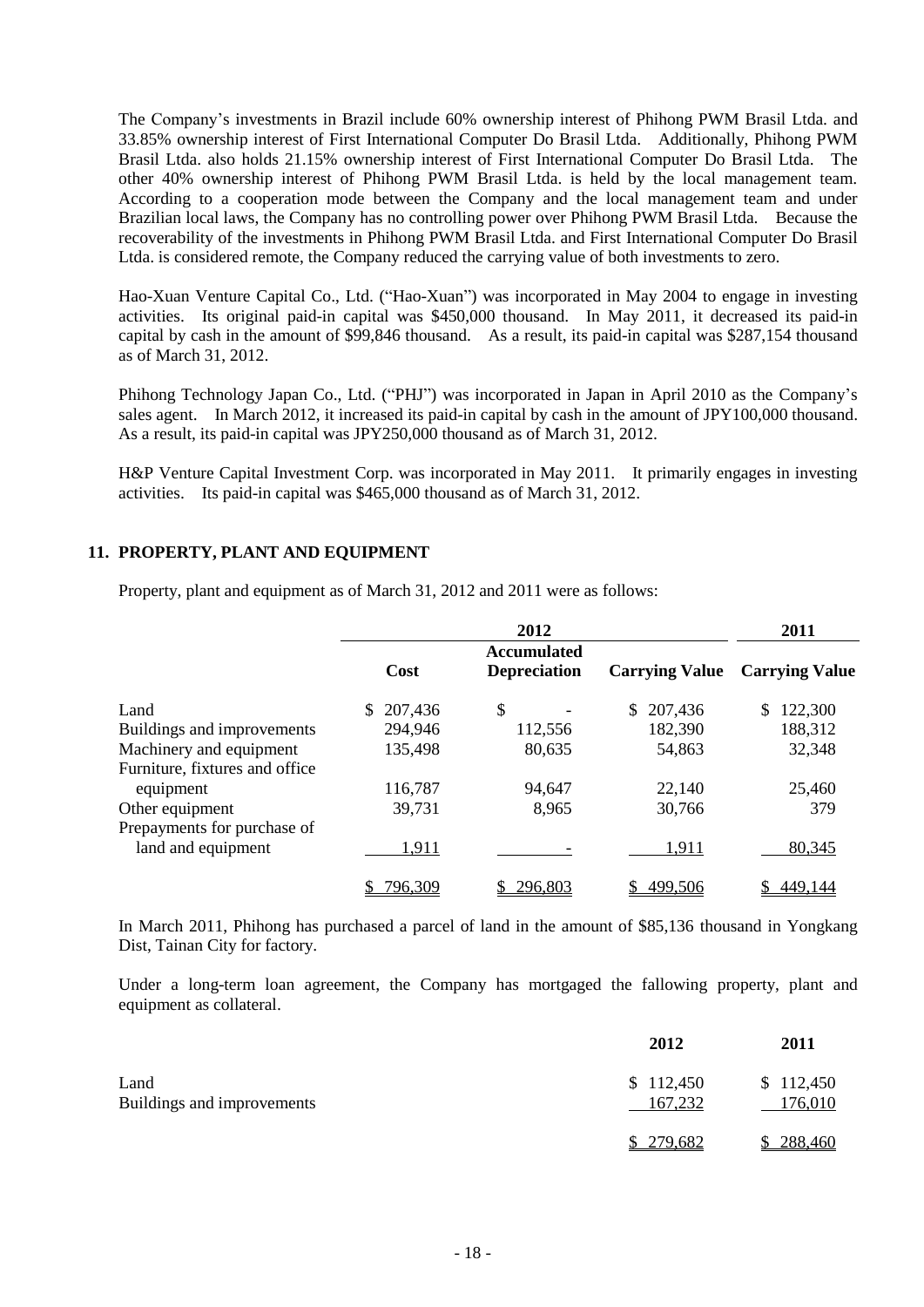## **12. LONG-TERM DEBTS**

Long-term debts as of March 31, 2012 and 2011 were as follows:

|                                                              | 2012           | 2011    |
|--------------------------------------------------------------|----------------|---------|
| Hua Nan Bank                                                 |                |         |
| Medium-term secured loan. The loan term was from December    |                |         |
| 29, 2011 to December 29, 2013. Interest rate was $1.37\%$ on |                |         |
| March 31, 2012. Interest is paid monthly and principal of    |                |         |
| \$200,000 is paid on December 29, 2013.                      | 200,000<br>SS. | \$.     |
| Medium-term secured loan. Repayable from September 30, 2010  |                |         |
| to September 30, 2017. Interest rate was 1.40% on March 31,  |                |         |
| 2011. Interest is paid monthly. The principal is due in      |                |         |
| monthly installments commencing from September 30, 2012.     |                |         |
| Principal was fully repaid in December 2011.                 |                | 200,000 |
|                                                              |                |         |
|                                                              |                | 200.000 |

The pledged properties and endorsements/guarantees as collaterals for bank loans are described in Notes 11, 21 and 22 to the financial statements.

# **13. OTHER PAYABLES**

|                                            | 2012          | 2011         |
|--------------------------------------------|---------------|--------------|
| Accrued expenses                           | \$<br>553,206 | 585,790<br>S |
| Bonus payable                              | 264,119       | 373,527      |
| Salaries payable                           | 62,487        | 58,240       |
| Payable for materials procurement          | 1,310,979     | 1,751,827    |
| Other payable to related parties (Note 21) | 207,396       | 316,475      |
| Other                                      | 1,630         | 1,440        |
|                                            | 2,399,817     | 3,087,299    |

## **14. CAPITAL STOCK**

a.

|                        | March 31  |                |
|------------------------|-----------|----------------|
|                        | 2012      | 2011           |
| Authorized capital     |           |                |
| Shares (in thousands)  | 600,000   | 600,000        |
| Par value (in dollars) |           |                |
| Capital                | 6,000,000 | 6,000,000      |
| Issued capital         |           |                |
| Shares (in thousands)  | 276,882   | <u>274,748</u> |
| Par value (in dollars) |           |                |
| Capital                | 2,768,819 | 2,747,479      |

b. As of January 1, 2012, the Company's outstanding capital amounted to \$2,749,329 thousand. The employee stock warrant holders exercised 1,161 thousand common shares at an exercise price of \$20.5, and exercised 788 thousand common shares for advance collections for capital stock - transferred to capital stock between January 1, 2012 to March 31, 2012. As of March 31, 2012, the Company's outstanding capital amounted to \$2,768,819 thousand, divided into 276,882 thousand common shares with a par value of NT\$10.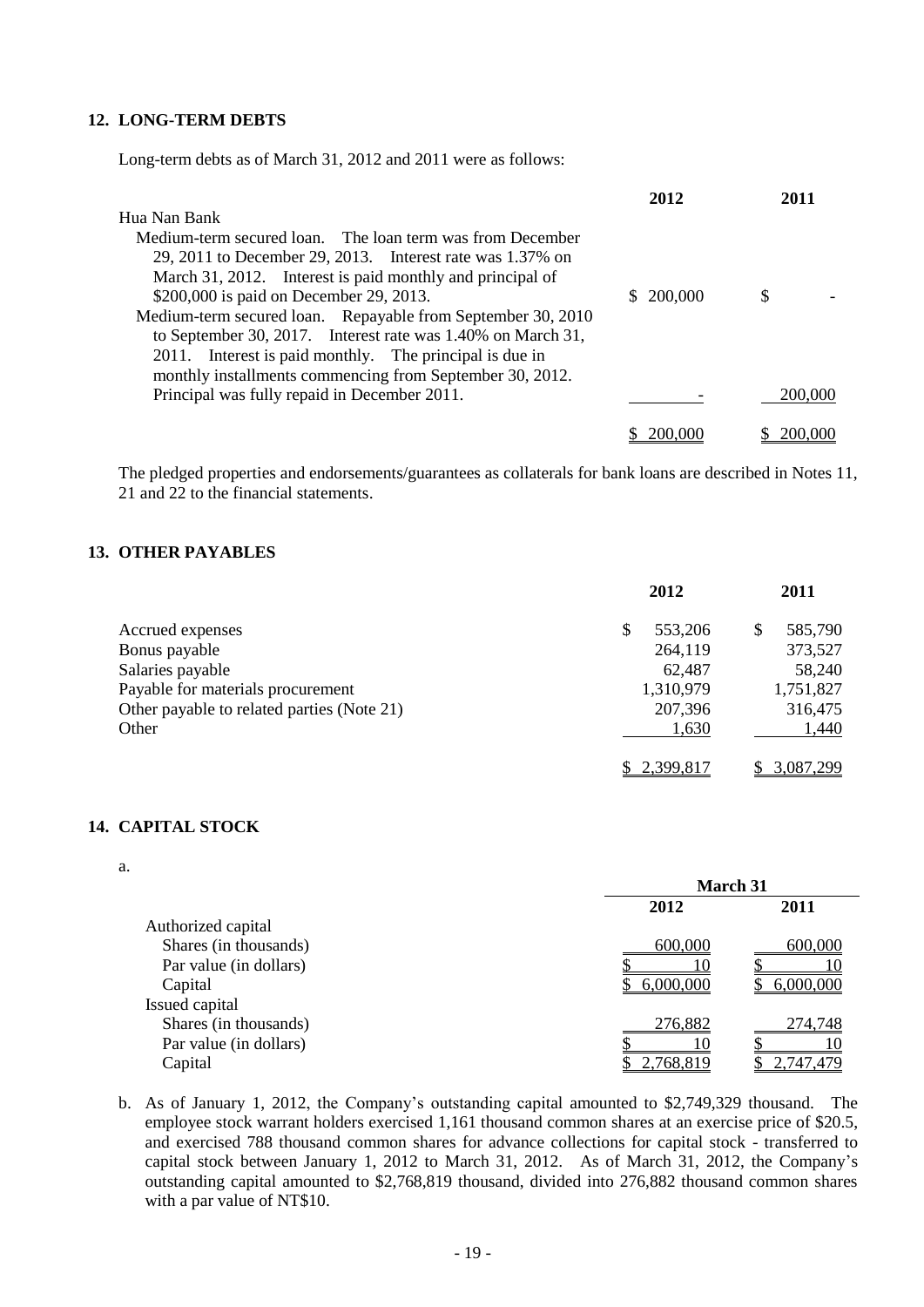- c. The Company's outstanding capital amounted to \$2,725,939 thousand on January 1, 2011. The employee stock warrant holders exercised 1,354 thousand shares at an exercise price of \$21.90, and exercised 800 thousand common shares for advance collections for capital stock transferred to capital stock, between January 1, 2011 to March 31, 2011. As of March 31, 2011, the Company's outstanding capital amounted to \$2,747,479 thousand, divided into 274,748 thousand common shares with a par value of NT\$10.
- d. As the registration procedures were still in process, the amounts of \$636 thousand were recorded as "advance collections for capital stock" as of March 31, 2012.

# **15. EMPLOYEE STOCK OPTION PLANS**

At the November 23, 2007 meeting, the Board of Directors of the Company resolved to issue employee stock warrants in accordance with Securities and Exchange Law Article 28-3 within the quantity of 15,000 units. Each individual employee stock warrant is granted the right to purchase 1,000 new issued common shares. The exercise price is the closing price of the Company's common shares at the employee stock warrants' issuance date. The warrant holders can exercise the right up to half of the granted warrant units no earlier than two years from the granted date. After three years from the granted date, the warrants holders are eligible to exercise the right up to three-fourth of the granted warrant units. After four years from the granted date, the warrants holders are eligible to exercise all the warrants owned. The options granted are valid for six years and the warrant holders can not exercise the right after six years from the granted date. As of December 28, 2007, the Company issued stock warrants of 15,000 units with the exercise price is \$21.30 per share. The exercise price will be adjusted according to a calculation formula when there are stock and cash dividends and issuance of capital stock. As a result, the exercise price was \$20.50 per share as of March 31, 2012.

Information about employee stock option plans as of March 31, 2012 and 2011 was as follows:

|                                                          |                                                                 | 2011                                                    |                                                                 | 2010                                                    |
|----------------------------------------------------------|-----------------------------------------------------------------|---------------------------------------------------------|-----------------------------------------------------------------|---------------------------------------------------------|
|                                                          | Number of<br><b>Exercisable</b><br><b>Shares</b><br>(Thousands) | Weighted-<br>average<br><b>Exercise</b><br>Price (NT\$) | Number of<br><b>Exercisable</b><br><b>Shares</b><br>(Thousands) | Weighted-<br>average<br><b>Exercise</b><br>Price (NT\$) |
| Balance, as of January 1<br>Options exercised            | 6,867<br>$(1,192)^*$                                            | \$20.50<br>20.50                                        | 9,194<br>(1,354)                                                | \$21.90<br>21.90                                        |
| Balance, as of March 31                                  | 5,675                                                           | 20.50                                                   | 7,840                                                           | 21.90                                                   |
| Options exercisable, end of year                         | 5,675                                                           |                                                         | 4,090                                                           |                                                         |
| Weighted-average fair value of options<br>granted (NT\$) | 10.40                                                           |                                                         | 10.40                                                           |                                                         |

\* Included options exercised but not outstanding in the amounts of 31 thousand shares, recognized as "advance collections for capital stock."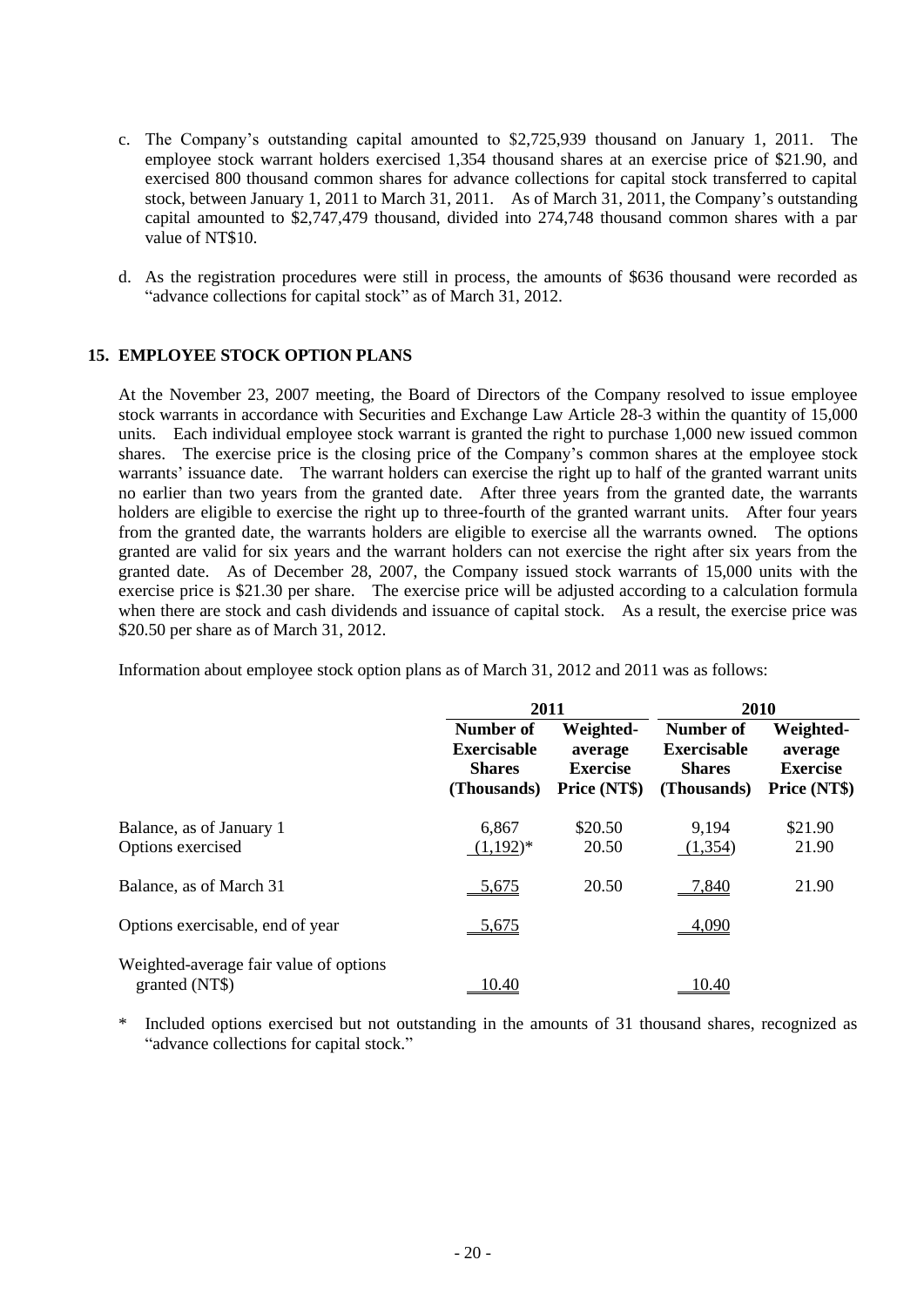Information about outstanding and exercisable options as of March 31, 2012 and 2011 was as follows:

|                              |                                                                 | <b>Options Outstanding</b>                                  |                                                                      |                                                                        | <b>Options Exercisable</b>                                           |  |  |
|------------------------------|-----------------------------------------------------------------|-------------------------------------------------------------|----------------------------------------------------------------------|------------------------------------------------------------------------|----------------------------------------------------------------------|--|--|
| <b>Exercise Price (NT\$)</b> | Number of<br><b>Exercisable</b><br><b>Shares</b><br>(Thousands) | Weighted-<br>average<br><b>Remaining</b><br>Life<br>(Years) | Weighted-<br>average<br><b>Exercisable</b><br><b>Price</b><br>(NT\$) | <b>Number of</b><br><b>Exercisable</b><br><b>Shares</b><br>(Thousands) | Weighted-<br>average<br><b>Exercisable</b><br><b>Price</b><br>(NT\$) |  |  |
| March 31, 2012               |                                                                 |                                                             |                                                                      |                                                                        |                                                                      |  |  |
| \$20.50                      | 5,675                                                           | 1.75                                                        | \$20.50                                                              | 5,675                                                                  | \$20.50                                                              |  |  |
| March 31, 2011               |                                                                 |                                                             |                                                                      |                                                                        |                                                                      |  |  |
| \$21.90                      | 7,840                                                           | 2.75                                                        | 21.90<br>S                                                           | 4,090                                                                  | 21.90                                                                |  |  |

Had the Company recognized compensation cost based on the fair value method using the Black-Scholes pricing model, the assumptions and pro forma results of the Company for the three months ended March 31, 2011 would have been as follows:

|                                           | 2011      |
|-------------------------------------------|-----------|
| Assumptions                               |           |
| Risk-free interest rate                   | 2.41%     |
| Expected life                             | 6 years   |
| Expected volatility                       | 48.59%    |
| Expected dividend yield                   |           |
| Net income                                |           |
| As reported                               | \$459,118 |
| Pro forma                                 | \$456,882 |
| Basic earnings per share after income tax |           |
| As reported                               | \$1.67    |
| Pro forma                                 | \$1.66    |

### **16. RETAINED EARNINGS**

Under the Company Law of the ROC and the Company's Articles of Incorporation, 10% of the Company's annual earnings, net of tax and any deficit, should first be appropriated as legal reserve until such reserve equals to the amount of the Company's capital, and then a special reserve should be appropriated as required by laws or domestic authorities.

Any remaining amount, unless to be retained partially by the Company, should be appropriated as follows:

- a. Not greater than 2% as remuneration to directors and supervisors;
- b. Not less than 10% as bonuses to employees; and
- c. Remainders as dividends, of which at least 10% should be cash dividends.

Under the Company Law, capital surplus can only be used to offset a deficit. However, the capital surplus from shares issued in excess of par may be capitalized, which however is limited to a certain percentage of the Company's paid-in capital. Under the revised Company Law issued on January 4, 2012, the aforementioned capital surplus also may be distributed in cash. The capital surplus from long-term investments may not be used for any purpose.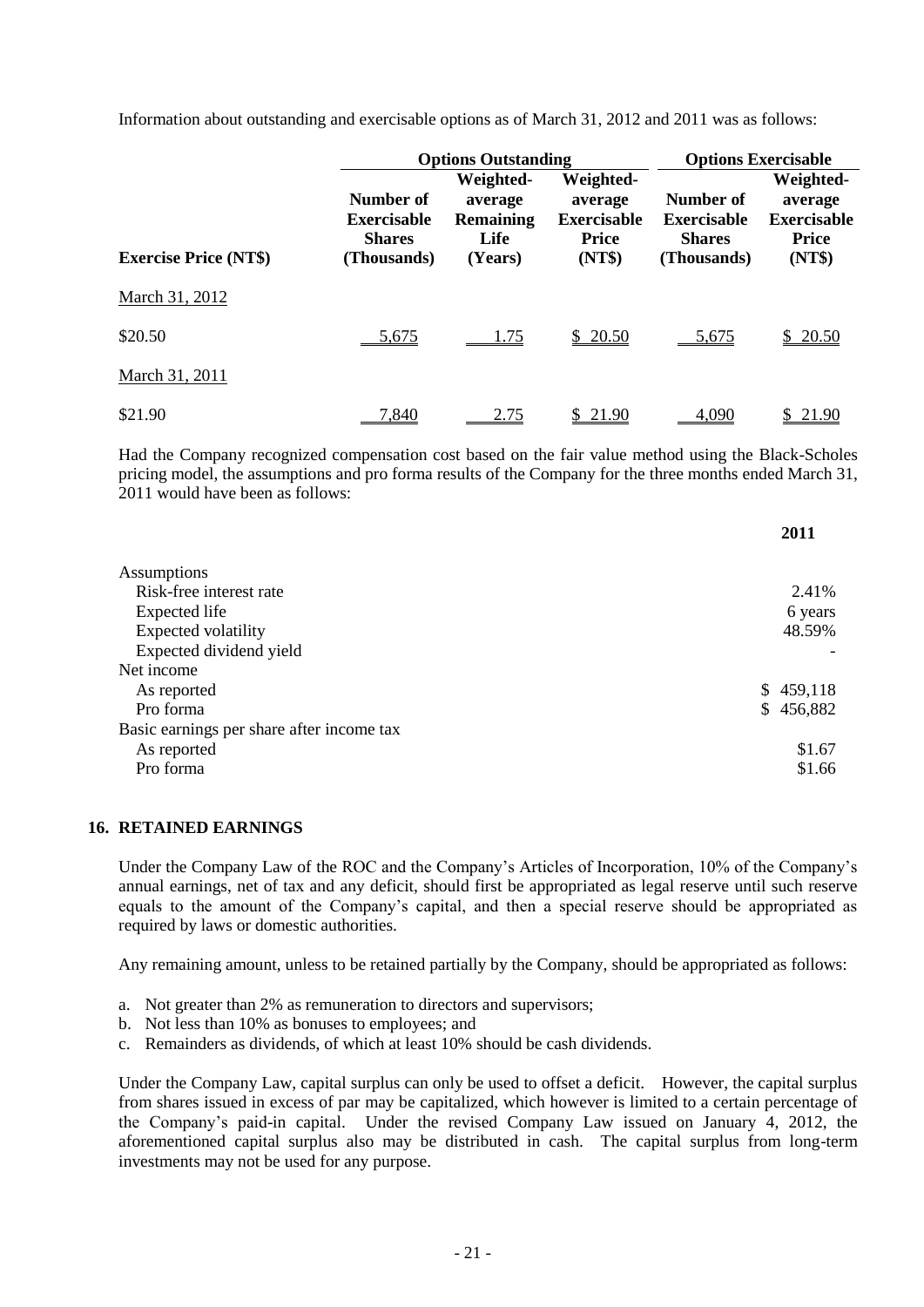For the three months ended March 31, 2012 and 2011, the bonus to employees was \$6,751 thousand and \$74,377 thousand, respectively, and the remuneration to directors and supervisors was \$750 thousand and \$8,264 thousand, respectively. The bonus to employees and remuneration to directors and supervisors represented 20% of net income (net of the bonus and remuneration). Material differences between such estimated amounts and the amounts proposed by the Board of Directors in the following year are adjusted for in the current year. If the actual amounts subsequently resolved by the shareholders differ from the proposed amounts, the differences are recorded in the year of shareholders' resolution as a change in accounting estimate. If a share bonus is resolved to be distributed to employees, the number of shares is determined by dividing the amount of the share bonus by the closing price (after considering the effect of cash and stock dividends) of the shares of the day immediately preceding the shareholders' meeting.

The appropriations of earnings for 2010 had been approved in the shareholders' meetings on June 15, 2011. The appropriations and dividends per share were as follows:

|                                 | For Year 2010                |                                             |  |  |
|---------------------------------|------------------------------|---------------------------------------------|--|--|
|                                 | Appropriation<br>of Earnings | <b>Dividends Per</b><br><b>Share (NT\$)</b> |  |  |
| Legal reserve<br>Cash dividends | 161,204<br>S<br>1,057,779    | $\overline{\phantom{0}}$<br>\$3.85          |  |  |
|                                 | 1,218,983                    |                                             |  |  |

The stockholders' meeting approved the following appropriations of the 2010 earnings: \$1,057,779 thousand as cash dividends; \$267,167 thousand as employees' bonuses and \$23,000 thousand as remuneration to directors and supervisors. The approved amounts of the bonus to employees and the remuneration to directors and supervisors have no difference from the accrual amounts.

Information about the bonus to employees, directors and supervisors is available on the Market Observation Post System website of the Taiwan Stock Exchange.

The appropriations of 2011 earnings had been proposed by the board of directors on March 22, 2012. The appropriations and dividends per share were as follows:

|                |                              | For Year 2011                               |  |  |
|----------------|------------------------------|---------------------------------------------|--|--|
|                | Appropriation<br>of Earnings | <b>Dividends Per</b><br><b>Share (NT\$)</b> |  |  |
| Legal reserve  | \$142,565                    | $\overline{\phantom{0}}$                    |  |  |
| Cash dividends | 995,969                      | \$3.60                                      |  |  |

The bonus to employees and the remuneration to directors and supervisors for 2011 will be determined in the stockholders' meetings on June 19, 2012.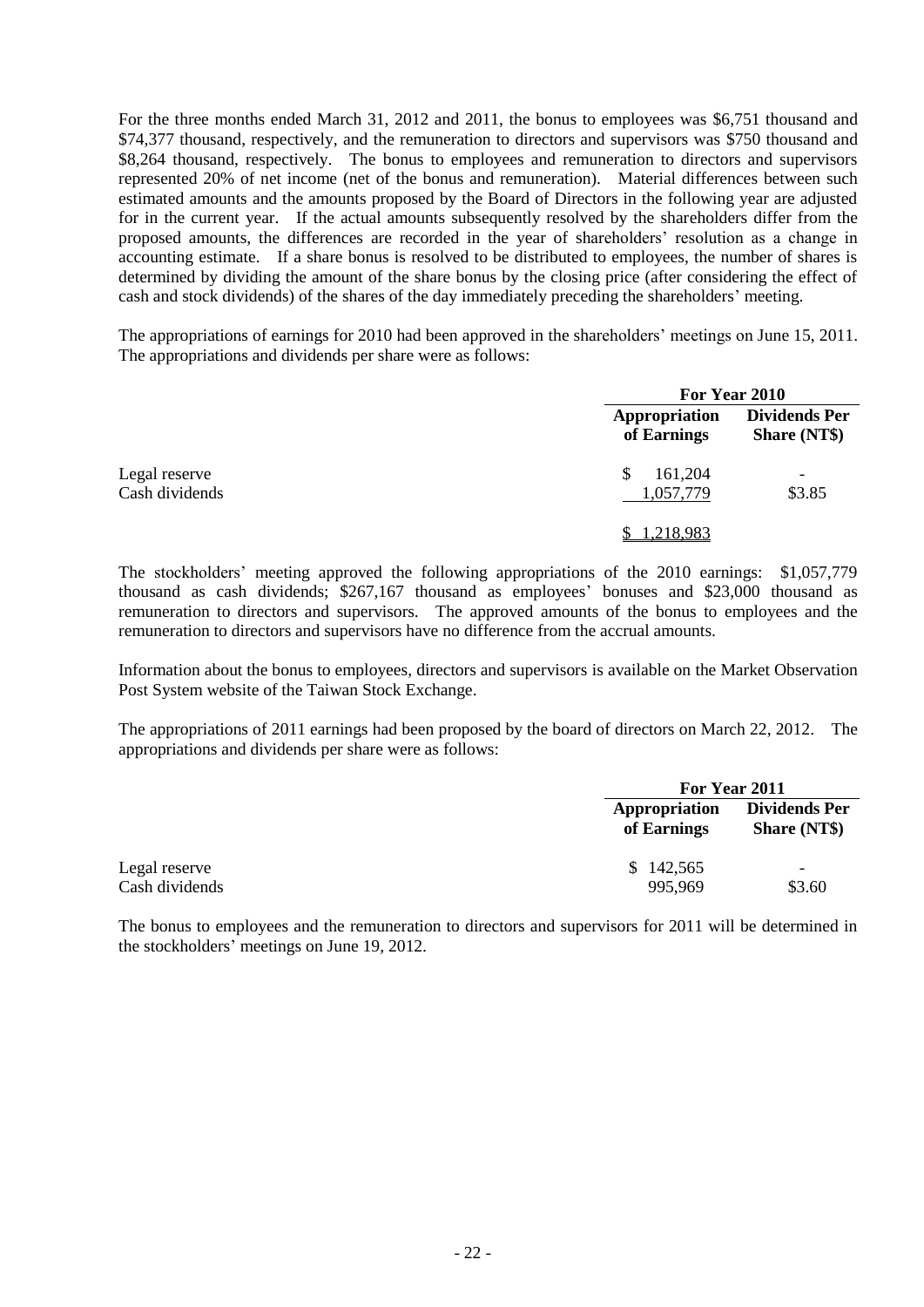## **17. PERSONNEL, DEPRECIATION AND AMORTIZATION EXPENSES**

|                            |                           | 2012                                |              | 2011                      |                                     |              |  |
|----------------------------|---------------------------|-------------------------------------|--------------|---------------------------|-------------------------------------|--------------|--|
|                            | <b>Operating</b><br>Costs | <b>Operating</b><br><b>Expenses</b> | <b>Total</b> | <b>Operating</b><br>Costs | <b>Operating</b><br><b>Expenses</b> | <b>Total</b> |  |
| Personnel expenses         |                           |                                     |              |                           |                                     |              |  |
| <b>Salaries</b>            | 8,529<br>\$               | \$<br>95,491                        | \$104,020    | 15,878<br>\$              | \$159,661                           | \$175,539    |  |
| Labor insurance and health |                           |                                     |              |                           |                                     |              |  |
| insurance                  | 515                       | 6,484                               | 6.999        | 446                       | 5,140                               | 5,586        |  |
| Pension cost               | 602                       | 4.096                               | 4,698        | 585                       | 3,695                               | 4,280        |  |
| Others                     | 408                       | 4.495                               | 4,903        | 513                       | 5,003                               | 5,516        |  |
| Depreciation expenses      | 394                       | 10.948                              | 11,342       | 293                       | 6,744                               | 7,037        |  |
| Amortization expenses      | $\overline{\phantom{0}}$  | 2,092                               | 2,092        | 442                       | 8,237                               | 8,679        |  |

Personnel expenses, depreciation and amortization for the three months ended March 31, 2012 and 2011 were summarized as follows:

# **18. INCOME TAX**

The provision for income tax amounted to \$22,900 thousand and \$105,888 thousand for the three months ended March 31, 2012 and 2011 were current income tax expense.

Under Article 10 of the Statute for Industrial Innovation passed by the Legislative Yuan in April 2010, a profit-seeking enterprise may deduct up to 15% of its research and development expenditures from its income tax payable for the fiscal year in which these expenditures are incurred, but this deduction should not exceed 30% of the income tax payable for that fiscal year. This incentive took effect from January 1, 2010 and is effective till December 31, 2019.

The components of deferred tax asset (liability) as of March 31, 2012 and 2011 were as follows:

|                                         | 2012         | 2011         |  |
|-----------------------------------------|--------------|--------------|--|
| Deferred tax asset (liability)          |              |              |  |
| Unrealized exchange losses              | \$.<br>1.140 | S<br>1.470   |  |
| Unrealized inventory devaluation losses | 9,070        | 9,070        |  |
| Unrealized bad-debt expense             | 13,920       | 8,430        |  |
| Unrealized gross profit                 | 15,460       | 64,414       |  |
| Unrealized export trading losses        | 8,340        | 5,790        |  |
| Unrealized pension expense              | 10,200       | 9,990        |  |
| Income on long-term equity investments  | (79, 832)    | (79, 832)    |  |
| Deferred tax (liability) asset, net     | (21,702)     | 19,332       |  |
| Deferred tax asset, current             | (47,930)     | (89, 174)    |  |
| Deferred tax liability, noncurrent      | \$ (69.632)  | \$ (69, 842) |  |

Current income tax expense for the three months ended March 31, 2012 and 2011 and income tax payable as of March 31, 2012 and 2011 were reconciled as follows:

|                                                                        | 2012     | 2011                  |
|------------------------------------------------------------------------|----------|-----------------------|
| Income tax expense at statutory rate of 17%                            | \$11,000 | \$96,100              |
| Loss on long-term equity investments accounted for by equity<br>method | 11.900   | 13.910<br>(Continued) |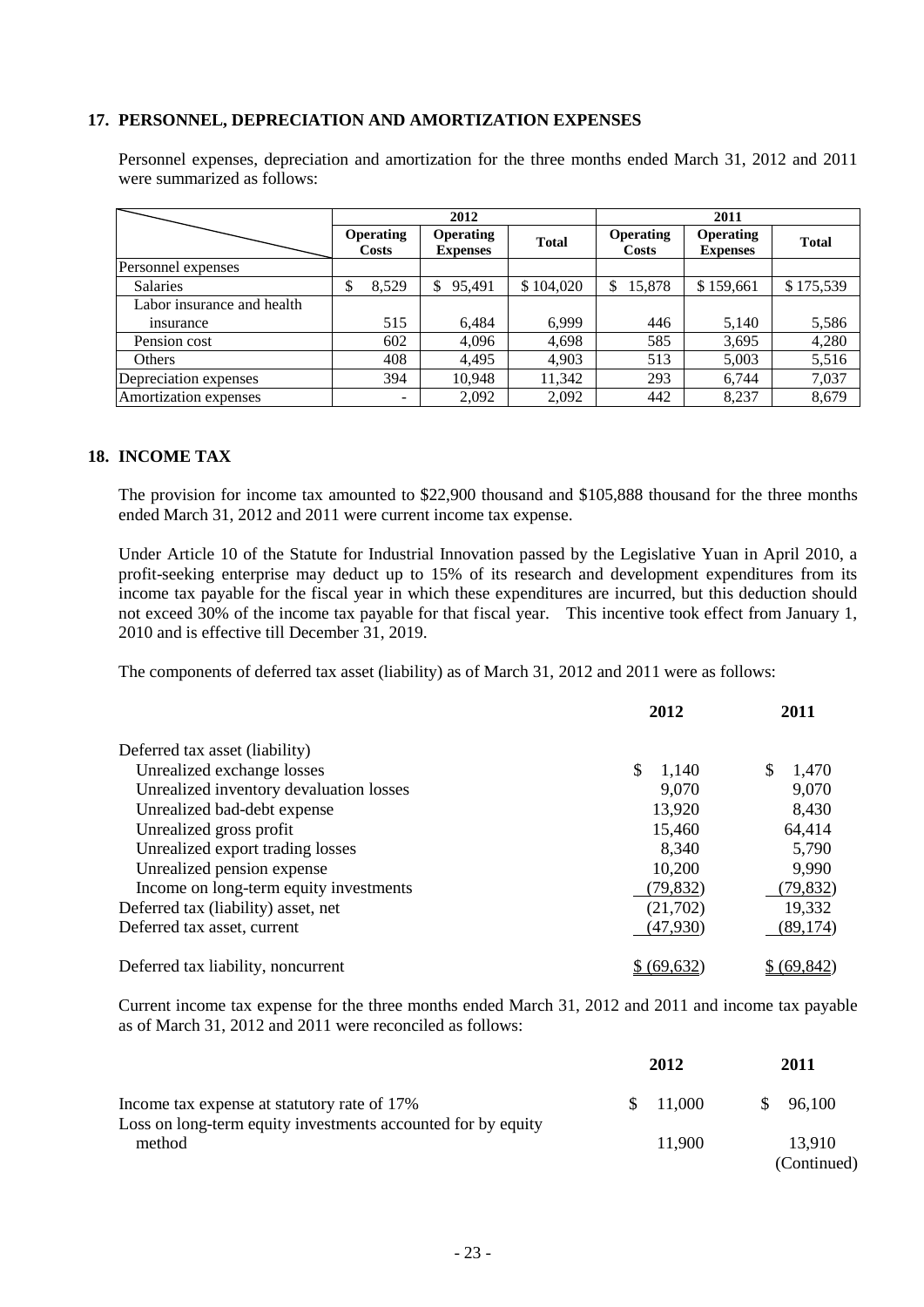|                                                   | 2012     | 2011          |
|---------------------------------------------------|----------|---------------|
| Gain on sale of investments                       | \$       | \$<br>(4,050) |
| <b>Others</b>                                     |          | (72)          |
| Current income tax expense                        | 22,900   | 105,888       |
| Provision (reversal) of deferred income tax asset |          |               |
| Unrealized exchange losses                        | (230)    | (12,780)      |
| Unrealized bad-debt expense                       |          | (20)          |
| Unrealized profit from intercompany transaction   | 3,860    | (2,900)       |
| Unrealized pension expense                        | (11,560) | (11,281)      |
| Income tax payable                                | 30       | 120           |
|                                                   | 15,000   | 79,027        |
| Less current year's withholding income tax        | (245)    | (59)          |
| Add prior year's income tax payable               | 156,950  | 257,377       |
| Income tax payable as of March 31, 2012           | 71.705   | 336,345       |
|                                                   |          | (Concluded)   |

Information on the integrated income tax system as of March 31, 2012 was as follows:

| Balance of imputation credit account                                    | 391,026     |
|-------------------------------------------------------------------------|-------------|
| Undistributed earnings generated until 1997                             |             |
| Undistributed earnings generated since 1998                             | \$1,870,034 |
| Expected imputation credit (IC) ratio for earnings distribution in 2011 | 20.91%      |
| Actual IC ratio for earnings distribution in 2010                       | 20.48%      |

In the balance of imputation credit account as of March 31, 2012, the income tax payable for 2011 had been taken into account.

# **19. EARNINGS PER SHARE**

Earnings per share (EPS) before and after income tax for the three months ended March 31, 2012 and 2011 were as follows:

|                                                                                                                                           |                             |                            | 2012<br>Weighted<br>Average<br>Number of<br>Common<br><b>Shares</b> |                                    | <b>Earnings Per Share</b>         |
|-------------------------------------------------------------------------------------------------------------------------------------------|-----------------------------|----------------------------|---------------------------------------------------------------------|------------------------------------|-----------------------------------|
|                                                                                                                                           | <b>Income Before</b><br>Tax | <b>Income After</b><br>Tax | Outstanding<br>(In Thousands)                                       | <b>Income</b><br><b>Before Tax</b> | <b>Income After</b><br><b>Tax</b> |
| Basic earnings per share<br>Net income attributed to holders of<br>common stock<br>Effect of dilutive potential common                    | 64,572                      | 41,672                     | 276,567                                                             | \$0.23                             | 0.15                              |
| shares<br>Stock-based compensation<br><b>Employee bonuses</b>                                                                             |                             |                            | 2,757<br>161                                                        |                                    |                                   |
| Diluted earnings per share<br>Net income attributed to holders of<br>common shares plus the effect of<br>dilutive potential common shares | <u>64,572</u>               | 41,672                     | 279,485                                                             | 0.23                               | 0.15                              |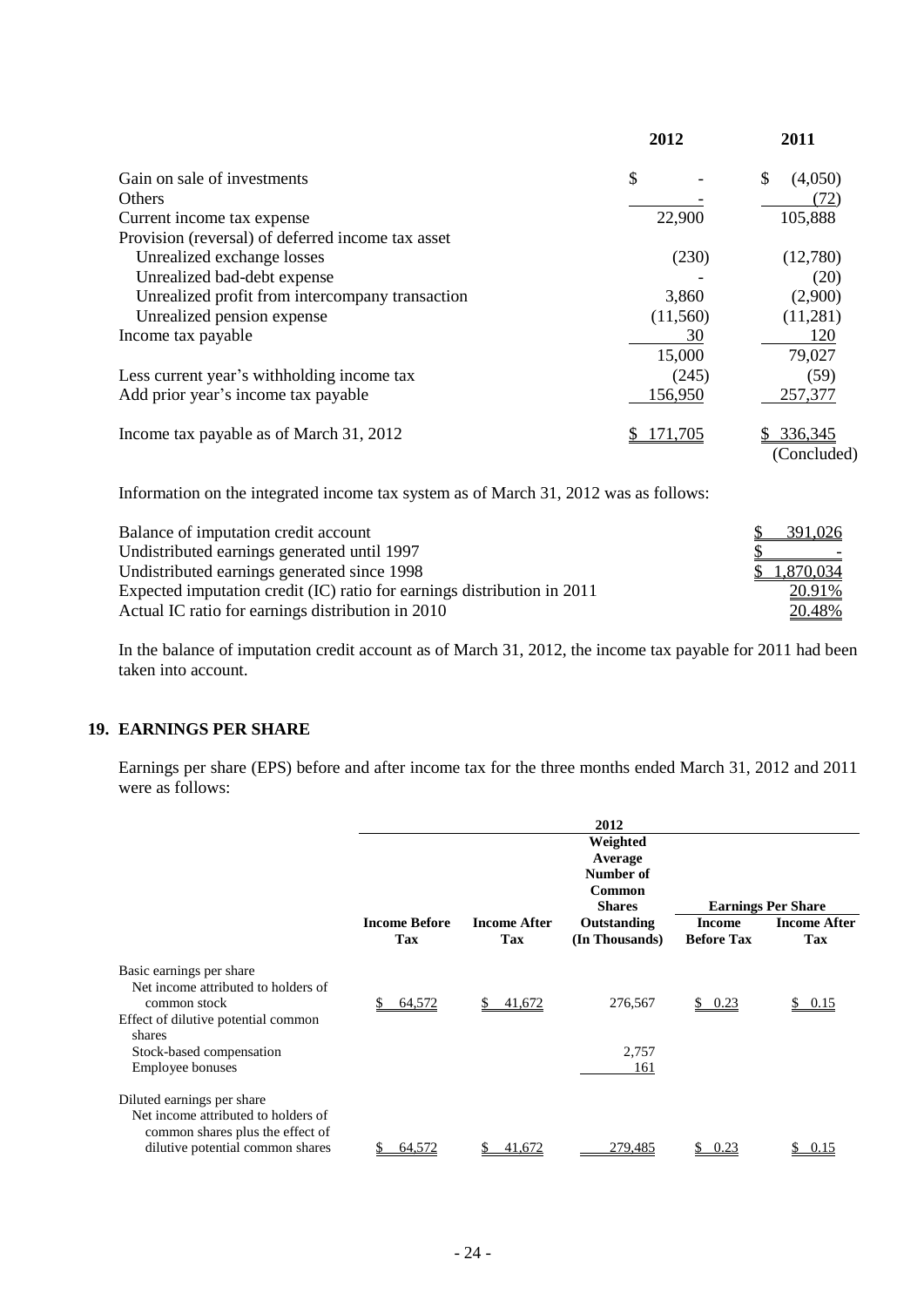|                                                                                                                                           |                             |                            | 2011<br>Weighted<br>Average<br>Number of<br>Common<br><b>Shares</b> |                                    | <b>Earnings Per Share</b>         |
|-------------------------------------------------------------------------------------------------------------------------------------------|-----------------------------|----------------------------|---------------------------------------------------------------------|------------------------------------|-----------------------------------|
|                                                                                                                                           | <b>Income Before</b><br>Tax | <b>Income After</b><br>Tax | Outstanding<br>(In Thousands)                                       | <b>Income</b><br><b>Before Tax</b> | <b>Income After</b><br><b>Tax</b> |
| Basic earnings per share<br>Net income attributed to holders of<br>common stock<br>Effect of dilutive potential common                    | \$565,006                   | \$459,118                  | 274,438                                                             | \$2.06                             | 1.67                              |
| shares<br>Stock-based compensation<br>Employee bonuses                                                                                    |                             |                            | 4,451<br>1,467                                                      |                                    |                                   |
| Diluted earnings per share<br>Net income attributed to holders of<br>common shares plus the effect of<br>dilutive potential common shares | \$565,006                   | 459,118                    | 280,356                                                             | 2.02                               |                                   |

Potential shares from bonus to employees which will be distributed in shares will be included in the weighted average number of shares outstanding in calculation of diluted EPS, if the shares have a dilutive effect. The number of shares is estimated by dividing the amount of bonus to employees by the closing price of the common shares on the balance sheet date. The dilutive effect of the potential shares should be considered until the shares of employee bonus are resolved in the shareholders' meeting in the following year.

# **20. OTHERS**

### **Fair Value of Financial Instruments**

The fair values of nonderivative financial instruments as of March 31, 2012 and 2011 were summarized as follows:

|                                                      |                          | 2012                 | 2011                            |                      |  |
|------------------------------------------------------|--------------------------|----------------------|---------------------------------|----------------------|--|
| <b>Nonderivative Financial</b><br><b>Instruments</b> | Carrying<br><b>Value</b> | Fair<br><b>Value</b> | <b>Carrying</b><br><b>Value</b> | Fair<br><b>Value</b> |  |
| Assets                                               |                          |                      |                                 |                      |  |
| Cash and cash equivalents                            | \$1,751,361              | \$1,751,361          | \$1,548,169                     | \$1,548,169          |  |
| Accounts receivable                                  | 1,114,524                | 1,114,524            | 929,561                         | 929,561              |  |
| Accounts receivable from related                     |                          |                      |                                 |                      |  |
| parties                                              | 303,987                  | 303,987              | 1,514,018                       | 1,514,018            |  |
| Other financial assets, current                      | 535,481                  | 535,481              | 1,087,388                       | 1,087,388            |  |
| Available-for-sale financial                         |                          |                      |                                 |                      |  |
| assets - noncurrent                                  | 41,888                   | 41,888               |                                 |                      |  |
| Financial assets carried at cost,                    |                          |                      |                                 |                      |  |
| noncurrent                                           | 48,812                   |                      | 77,281                          |                      |  |
| Long-term equity investments                         | 5,073,584                | 5,090,200            | 4,784,185                       | 4,810,579            |  |
| Refundable deposits                                  | 13,759                   | 13,759               | 14,680                          | 14,680               |  |
| Liabilities                                          |                          |                      |                                 |                      |  |
| Notes payable                                        |                          |                      | 15                              | 15                   |  |
| Accounts payable                                     | 27,975                   | 27,975               | 29,683                          | 29,683               |  |
| Accounts payable to related                          |                          |                      |                                 |                      |  |
| parties                                              | 267,460                  | 267,460              | 173,416                         | 173,416              |  |
| Other payables                                       | 2,399,817                | 2,399,817            | 3,087,299                       | 3,087,299            |  |
| Long-term debts                                      | 200,000                  | 200,000              | 200,000                         | 200,000              |  |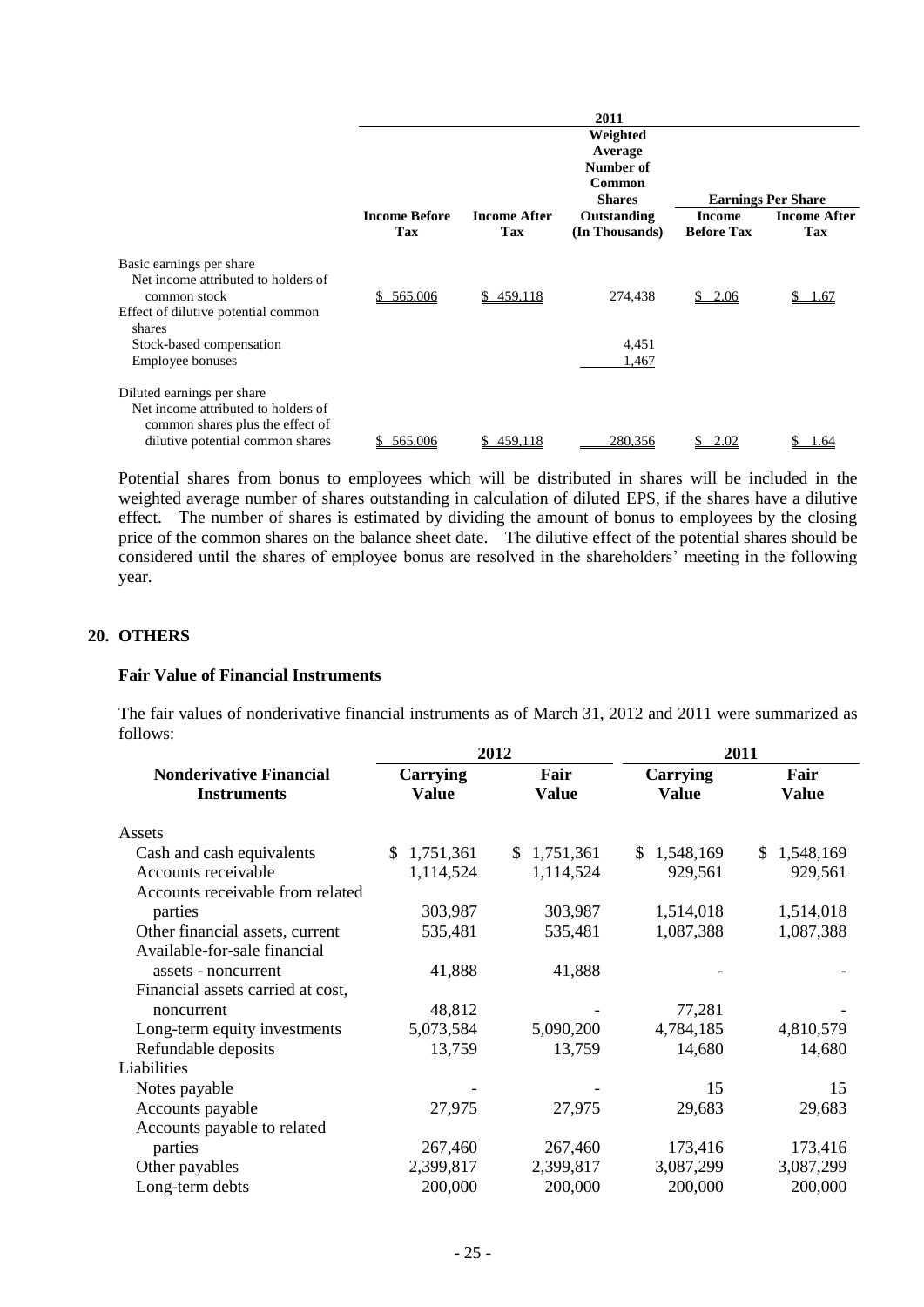Approaches and assumptions used to assess the fair value of financial instruments are summarized as follows:

- a. Fair values of current assets and liabilities, cash and cash equivalents, accounts receivable, accounts receivable from related parties, other financial assets - current, refundable deposits, notes payable, accounts payable, accounts payable to related parties, other payables, etc. are based on carrying values because of their short maturities.
- b. Available-for-sale financial assets are determined using the market value in the open market or estimated by applying valuation method to open information in the market.
- c. Fair values of long-term equity investments are estimated based on the net value of investees as of March 31, 2012 and 2011.
- d. Financial assets carried at cost are investments in unquoted shares, which have no quoted price in an active market and entail an unreasonably high cost to obtain verifiable fair value. Therefore, no fair value is presented.
- e. Fair values of long-term borrowings are determined using the present value of future cash flows discounted at interest rates for similar long-term debts.

The amounts of financial assets determined by market value in the open market or estimated by evaluation method as of March 31, 2012 and 2011 were summarized as follows:

|                                      |               | <b>Market Value in the</b> |      |                            |
|--------------------------------------|---------------|----------------------------|------|----------------------------|
|                                      |               | <b>Open Market</b>         |      | <b>By Valuation Method</b> |
|                                      | 2012          | 2011                       | 2012 | 2011                       |
| Available-for-sale financial assets, |               |                            |      |                            |
| noncurrent                           | 41,888<br>SS. | $\blacksquare$             |      | $\overline{\phantom{a}}$   |

For the three months ended March 31, 2011, the net foreign exchange gain on forward contracts was \$2,315 thousand, which was recorded as non-operating expenses and losses.

The information of financial risk was summarized as follows:

### **Market Risk**

The Company is exposed to market risk because of its investments in listed companies; the fair values of the investments fluctuate due to changes in market price. One percent decline in market value will cause the fair value of financial instruments to decline by \$419 thousand.

### **Credit Risk**

Financial instruments are evaluated for credit risk which represents the potential loss that would be incurred by the Company if the counter parties or third parties breached the contracts. The risk factors include centralization of credit, components, contract figure, and accounts receivable. The Company requires significant clients to provide guarantees or other rights of guarantee to reduce credit risk of the Company effectively.

# **Liquidity Risk**

The Company has the ability to meet its financial obligations; thus, liquidity risks virtually do not exist.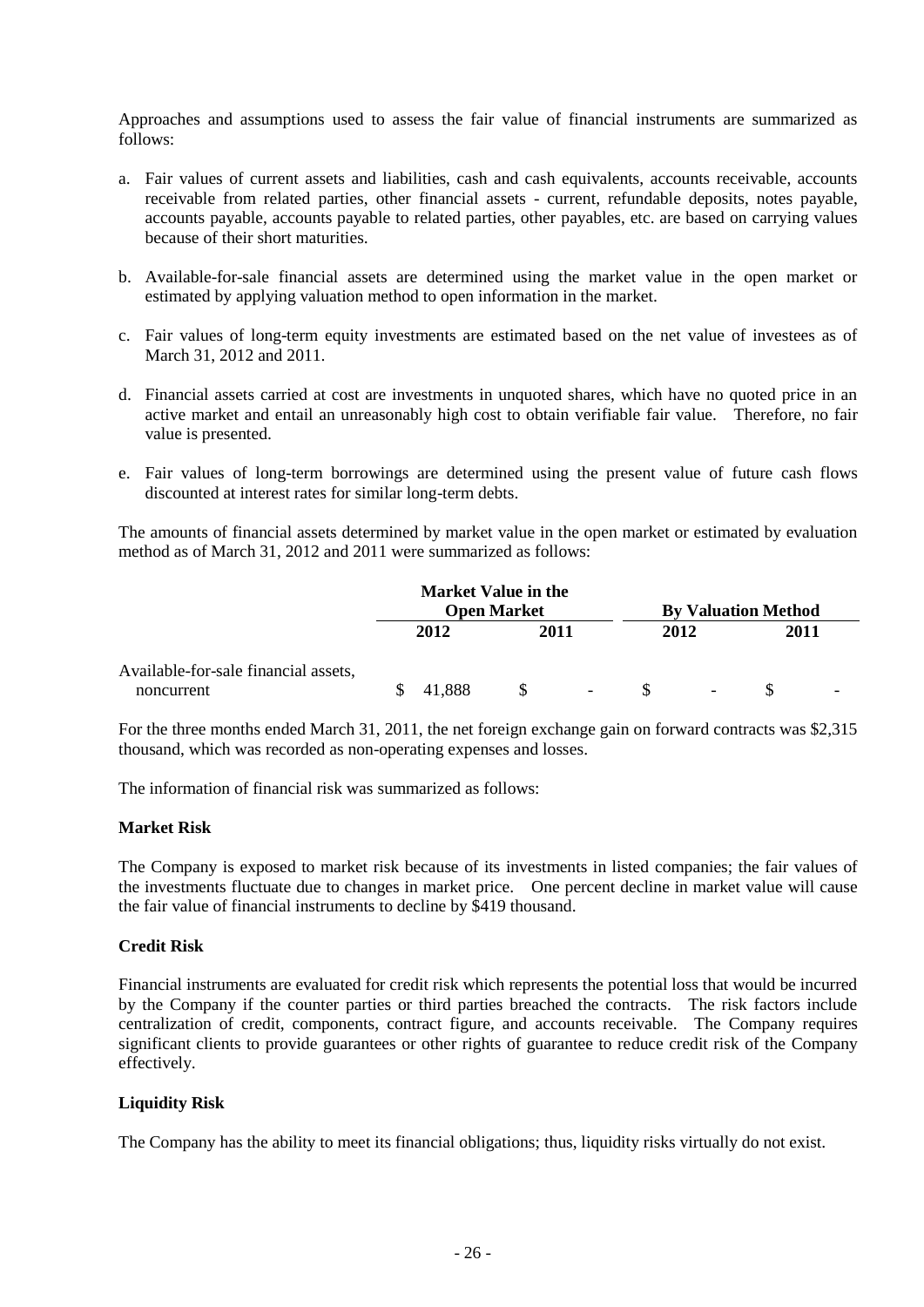#### **Cash Flow Interest Rate Risk**

The Company's long-term borrowings had floating interest rate. Therefore, cash flows are expected to fluctuate due to changes in market interest rates. One percent increase in market rate will cause the Company increase its cash-out by \$2,000 thousand.

Hedge of fair value, hedge of cash flow, and hedge of a net investment in a foreign operation: None

# **21. RELATED-PARTY TRANSACTIONS**

The Company's related parties were as follows:

| <b>Related Party</b>                       | <b>Relationship with the Company</b>                  |
|--------------------------------------------|-------------------------------------------------------|
|                                            |                                                       |
| Phihong USA Corp.                          | 100% subsidiary                                       |
| Phihong International Corp.                | 100% subsidiary                                       |
| Phitek International Co., Ltd.             | 100% subsidiary                                       |
| Ascent Alliance Ltd.                       | 100% subsidiary                                       |
| American Ballast Corp.                     | 100% subsidiary                                       |
| Phihong (Dongguan) Electronics Co., Ltd.   | 100% subsidiary                                       |
| Dongguan Phitek Electronics Ltd.           | 100% subsidiary                                       |
| Phihong Electronics (Suzhou) Co., Ltd.     | 100% subsidiary                                       |
| Dongguan Shuang-Ying Electronics Ltd.      | 100% subsidiary                                       |
| Phihong Technology Japan Co., Ltd.         | 100% subsidiary                                       |
| Guang-Lai Investment Co., Ltd.             | 100% subsidiary                                       |
| Peter Lin                                  | The Company's chairman                                |
| Xu Sheng Technology Co., Ltd. ("Xu Sheng") | The chairman of Xu Sheng is a director of the Company |
| Shine Tech Ltd.                            | The chairman of Shine Tech is the spouse of the       |
|                                            | Company's director                                    |

The Company's major transactions with the related parties were summarized as follows:

#### **Sales**

Sales to related parties for the three months ended March 31, 2012 and 2011 were summarized as follows:

|                             | 2012              |                            | 2011                  |                            |
|-----------------------------|-------------------|----------------------------|-----------------------|----------------------------|
|                             | <b>Amount</b>     | Percentage<br>to Net Sales | <b>Amount</b>         | Percentage<br>to Net Sales |
| Phihong USA Corp.<br>Others | 820,464<br>74,589 | 35                         | \$1,926,345<br>45,387 | 58                         |
|                             | 895,053           | <u>38</u>                  | 1,971,732             | <u>59</u>                  |

The prices of the finished goods sold by the Company were based on negotiations and consideration of the product type, cost, market price, etc.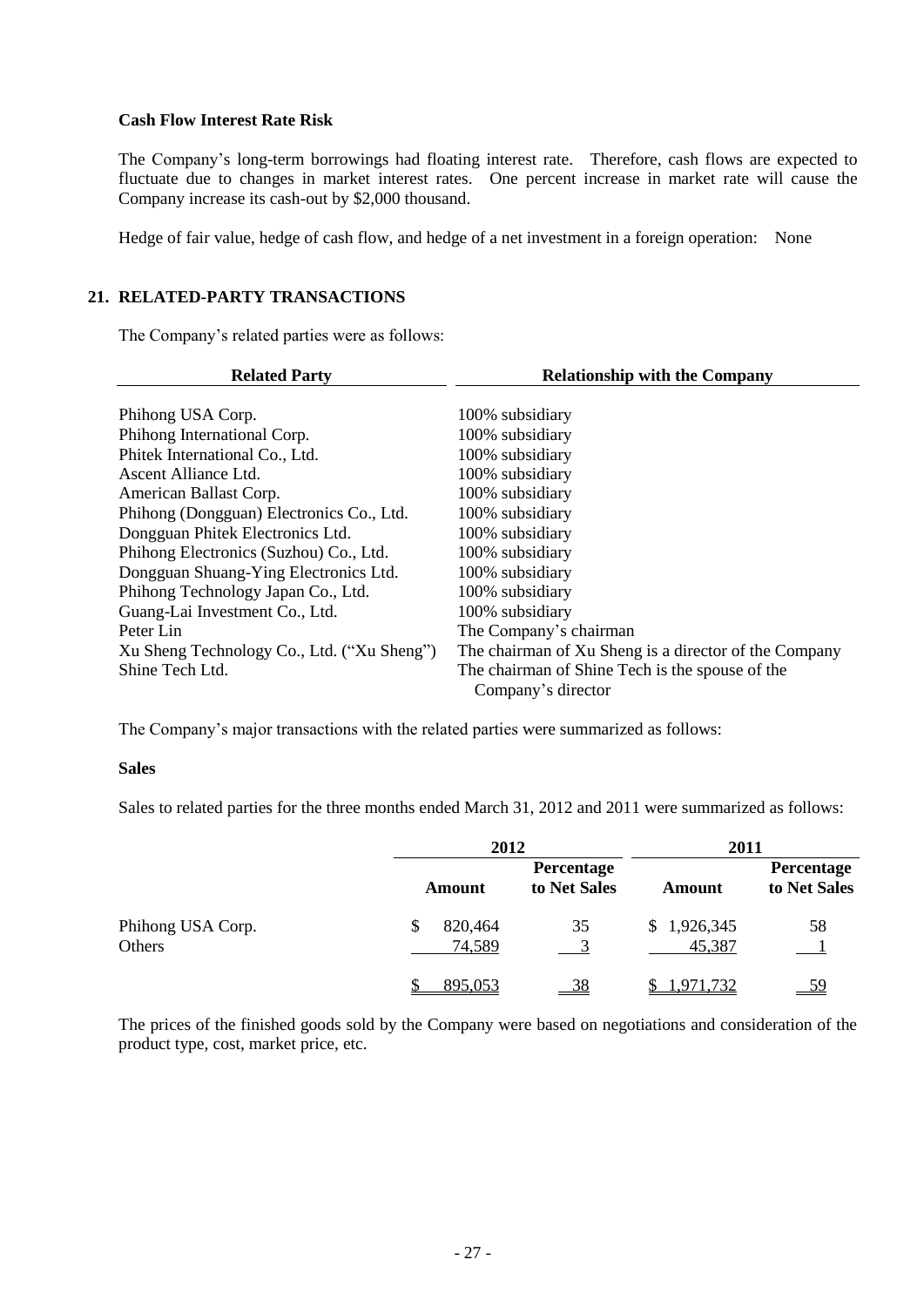# **Cost of Sales - Purchases**

Purchases from related parties for the three months ended March 31, 2012 and 2011 were summarized below:

|                                     | 2012            |                                                   | 2011      |                                            |
|-------------------------------------|-----------------|---------------------------------------------------|-----------|--------------------------------------------|
|                                     | Amount          | <b>Percentage</b><br>to Total<br><b>Purchases</b> | Amount    | Percentage<br>to Total<br><b>Purchases</b> |
| Phihong (Dongguan) Electronics Co., |                 |                                                   |           |                                            |
| Ltd.                                | \$1,146,875     | 58                                                | \$        |                                            |
| Dongguan Phitek Electronics Ltd.    | 499,540         | 25                                                |           |                                            |
| Phihong Electronics (Suzhou) Co.,   |                 |                                                   |           |                                            |
| Ltd.                                | 331,203         | 17                                                |           |                                            |
| Phihong International Corp.         |                 |                                                   | 1,600,206 | 64                                         |
| Phitek International Co., Ltd.      |                 |                                                   | 899,953   | 36                                         |
| Others                              | 7,217           |                                                   | 6,158     |                                            |
|                                     | <u>984,835,</u> | 100                                               | 2,506,317 | <u>100</u>                                 |

There is no significant difference between related parties and unrelated parties for purchase prices.

The processing fee was based on intercompany agreements.

#### **Accounts Receivable**

Accounts receivable from affiliates as of March 31, 2012 and 2011 were summarized as follows:

|                             | 2012              |               | 2011                  |               |
|-----------------------------|-------------------|---------------|-----------------------|---------------|
|                             | Amount            | $\frac{6}{9}$ | Amount                | $\frac{6}{9}$ |
| Phihong USA Corp.<br>Others | 250,394<br>53,593 | 18            | \$1,471,180<br>42,838 | 60            |
|                             | 303,987           | 22            | 1,514,018             | <u>62</u>     |

# **Accounts Payable**

Accounts payable due to related parties as of March 31, 2012 and 2011 were summarized as follows:

|                                  | 2012 |         | 2011          |   |         |               |
|----------------------------------|------|---------|---------------|---|---------|---------------|
|                                  |      | Amount  | $\frac{0}{0}$ |   | Amount  | $\frac{6}{9}$ |
| Dongguan Phitek Electronics Ltd. |      | 106,166 | 37            | S |         |               |
| Phitek International Co., Ltd.   |      | 93,121  | 32            |   | 173,192 | 90            |
| Others                           |      | 68,173  | 24            |   | 224     |               |
|                                  |      | 267,460 | 93            |   | 173.416 | 90            |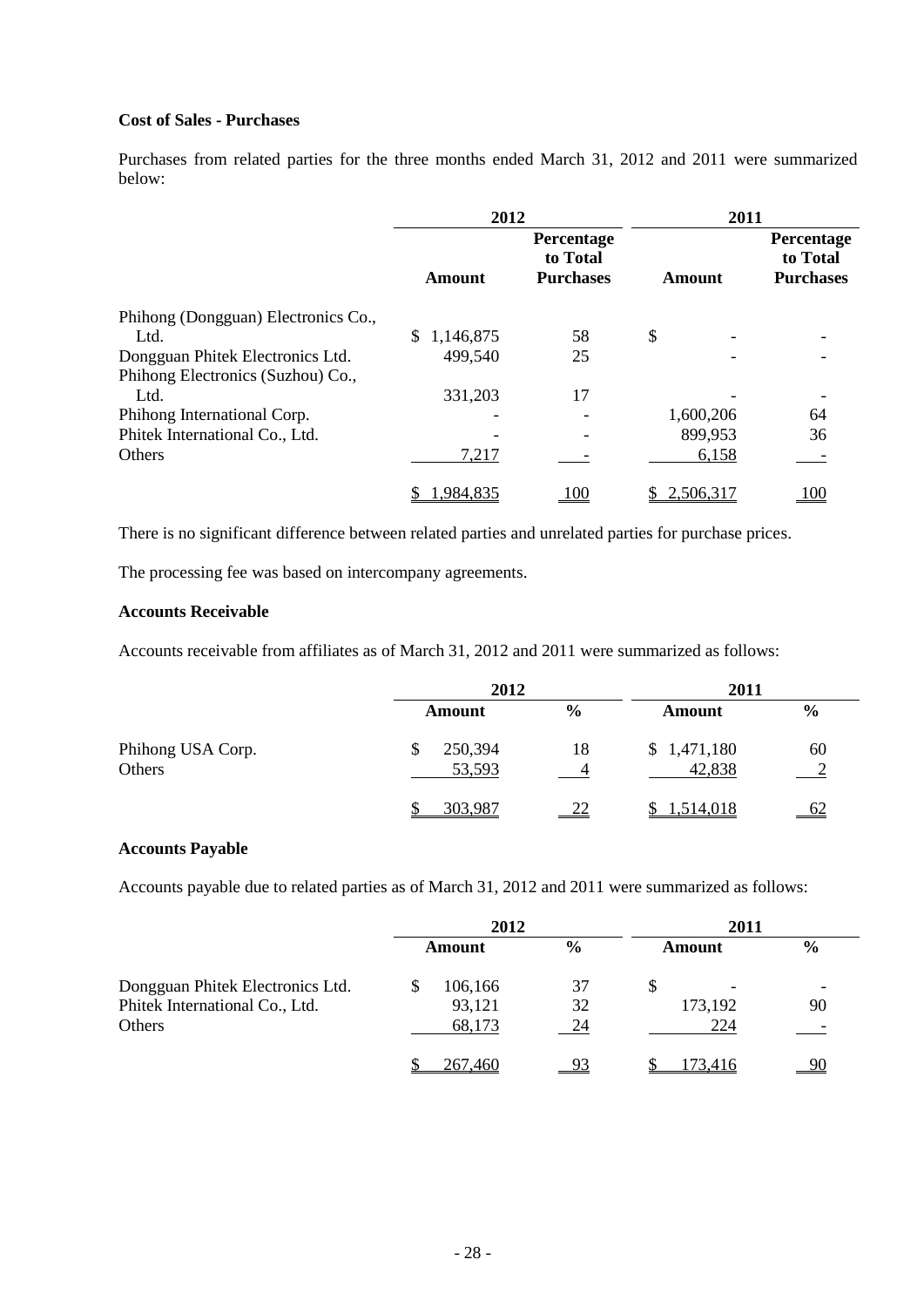# **Other Receivables, Current**

Other receivables, current as of March 31, 2012 and 2011 were as follows:

|                                     | 2012   |         | 2011          |        |          |               |
|-------------------------------------|--------|---------|---------------|--------|----------|---------------|
|                                     | Amount |         | $\frac{0}{0}$ | Amount |          | $\frac{0}{0}$ |
| Phihong (Dongguan) Electronics Co., |        |         |               |        |          |               |
| Ltd.                                | S      | 275,041 | 51            | \$     |          |               |
| Phihong International Corp.         |        | 151,984 | 28            |        | 931,377  | 86            |
| Phitek International Co., Ltd.      |        | 63,971  | 12            |        | 17,819   |               |
| Others                              |        | 17,128  |               |        | 104,903  |               |
|                                     |        | 508.124 |               |        | .054.099 |               |

Other receivables were the Company's temporary payments made on behalf of related parties.

# **Other Payables**

Other payables to affiliates as of March 31, 2012 and 2011 were summarized as follows:

|                                  | 2012                    |                          | 2011      |               |
|----------------------------------|-------------------------|--------------------------|-----------|---------------|
|                                  | $\frac{6}{6}$<br>Amount |                          | Amount    | $\frac{6}{6}$ |
| Dongguan Shuang-Ying Electronics |                         |                          |           |               |
| Ltd.                             | 188,808<br>S.           | 8                        | S         |               |
| Ascent Alliance Ltd.             |                         | $\overline{\phantom{0}}$ | 281,429   |               |
| Others                           | 18,588                  |                          | 35,046    |               |
|                                  | 207,396                 |                          | \$316,475 |               |

Other payables were temporary payments related parties made on behalf of the Company.

# **Other Income**

|                   |               | 2012              |        | 2011              |
|-------------------|---------------|-------------------|--------|-------------------|
|                   |               | Percentage        |        | Percentage        |
|                   |               | to Total          |        | to Total          |
|                   |               | <b>Tooling</b>    |        | <b>Tooling</b>    |
|                   |               | <b>Developmen</b> |        | <b>Developmen</b> |
|                   | <b>Amount</b> | t Revenue         | Amount | t Revenue         |
| Phihong USA Corp. | 2,197         |                   | 5,221  |                   |

# **Credit Guarantees**

- a. Please see Note 23 to the financial statements.
- b. Related parties guaranteed the payments of loans of the Company as of March 31, 2012 and 2011 were as follows:

| <b>Related Party</b> | <b>Nature</b>   | 2012      | 2011      |
|----------------------|-----------------|-----------|-----------|
| Peter Lin            | Long-term debts | \$200,000 | \$200,000 |